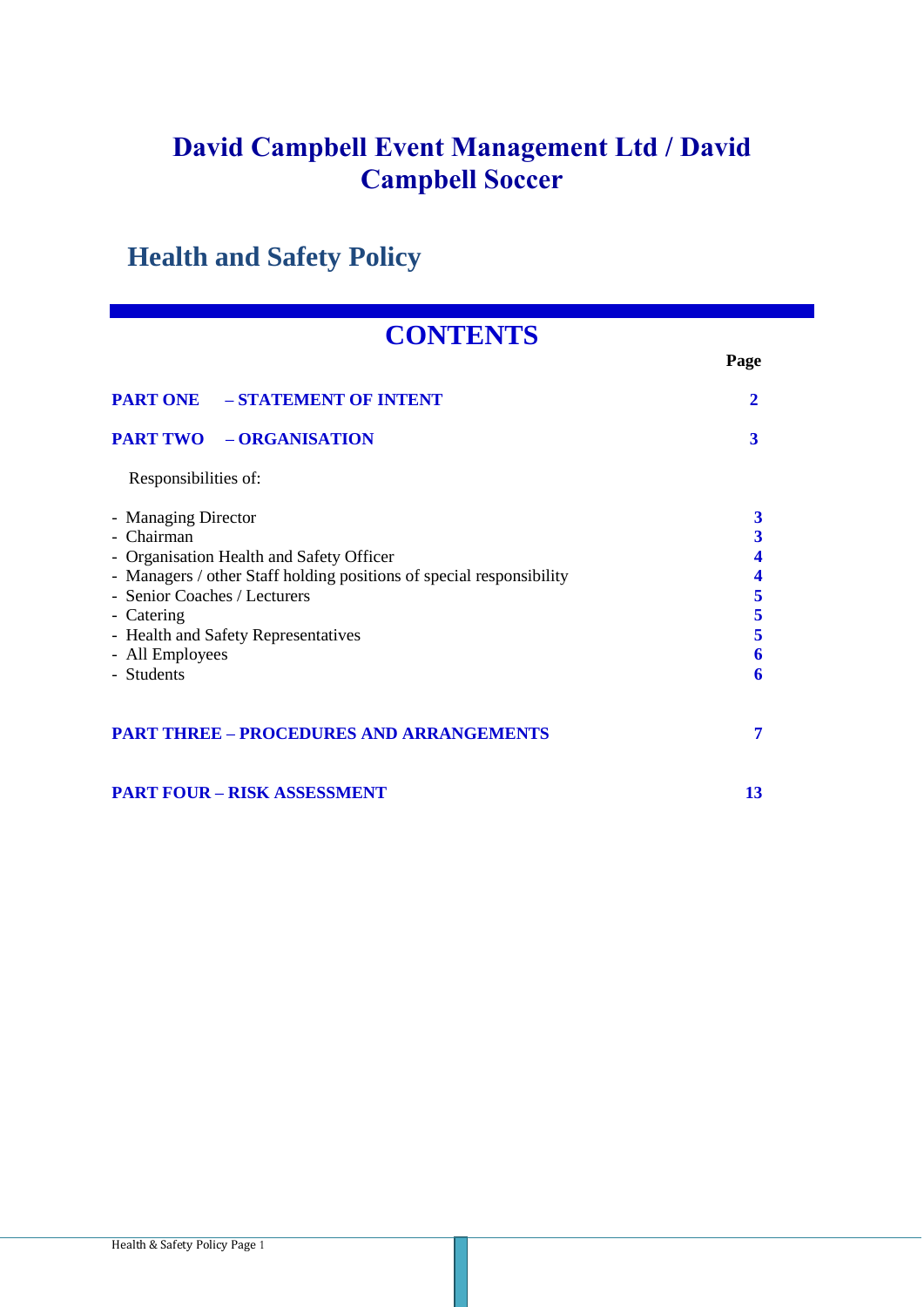# **Health and Safety Policy**

# **HEALTH AND SAFETY POLICY**

## **PART ONE**

## **STATEMENT OF INTENT**

The company believes that ensuring the health and safety of staff, students and visitors is essential to the success of the organisation.

#### **We are committed to:**

Providing a safe and healthy working and learning environment

- a) Preventing accidents and work related ill health
- b) Assessing and controlling risks from curriculum and non-curriculum work activities
- c) Complying with statutory requirements as a minimum
- d) Ensuring safe working methods and providing safe equipment
- e) Providing effective information, instruction and training
- f) Monitoring and reviewing systems to make sure they are effective
- g) Developing and maintaining a positive health and safety culture through communication and consultation with employees and their representatives on health and safety matters
- h) Setting targets and objectives to develop a culture of continuous improvement
- i) Ensuring adequate welfare facilities exist in the organisation
- j) Ensuring adequate resources are made available for health and safety issues, so far as is reasonably practicable

A Health and Safety Management System has been created to ensure the above commitments can be met. All staff and students will play their part in its implementation.

| Name: | Signature: |                  |
|-------|------------|------------------|
|       |            | (Mononic linear) |

(Managing Director)

Date: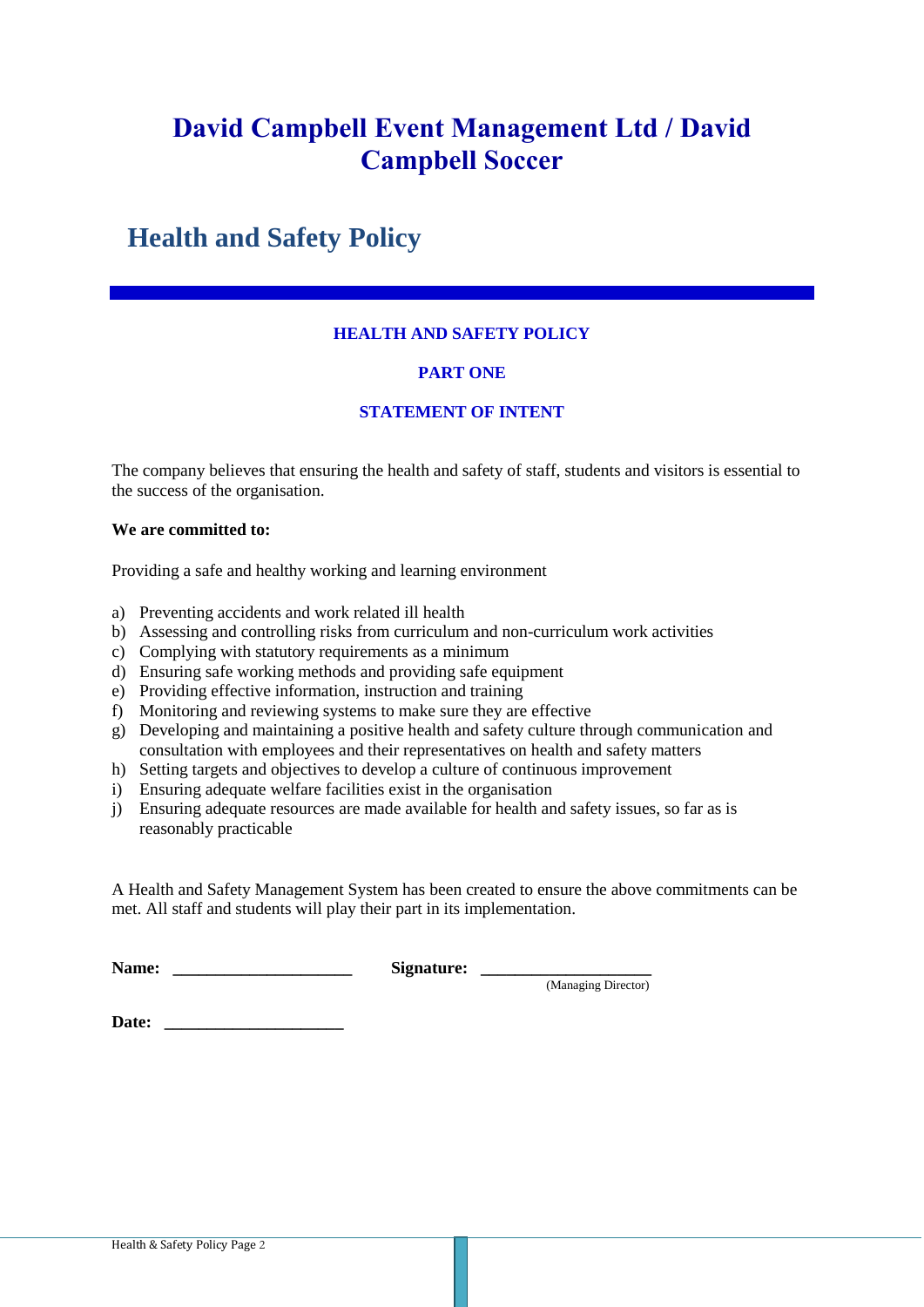# **Health and Safety Policy**

## **HEALTH AND SAFETY POLICY**

# **PART TWO**

## **ORGANISATION**

## **INTRODUCTION:**

To comply with the Managing Director's Statement of Intent the organisation's normal management structure has had additional responsibilities assigned, as detailed below.

An organisational chart showing the organisation's health and safety management structure is attached at Appendix 1.

## **THE MANAGING DIRECTOR:**

The Managing Director has the following responsibilities to ensure:

- a) A clear written policy statement is created which promotes the correct attitude towards safety in staff and students.
- b) Responsibilities for health, safety and welfare are allocated to specific people and those persons are informed of these responsibilities.
- c) Persons have sufficient experience, knowledge and training to perform the tasks required of them.
- d) Clear procedures are created which assess the risk from hazards and produce safe systems of work.
- e) Sufficient funds are set aside with which to operate safe systems of work.
- f) Health and safety performance is measured both actively and reactively.
- g) The organisation's health and safety policy and performance is reviewed annually.

#### **THE CHAIRMAN:**

The Chairman has the following responsibilities:

- a) To be fully committed to the Managing Director's Statement of Intent for Health and Safety.
- b) Ensure that a clear written Policy for Health and Safety is created.
- c) Ensure that the Policy is communicated adequately to all relevant persons.
- d) Ensure appropriate information on significant risk activities is given to visitors and contractors.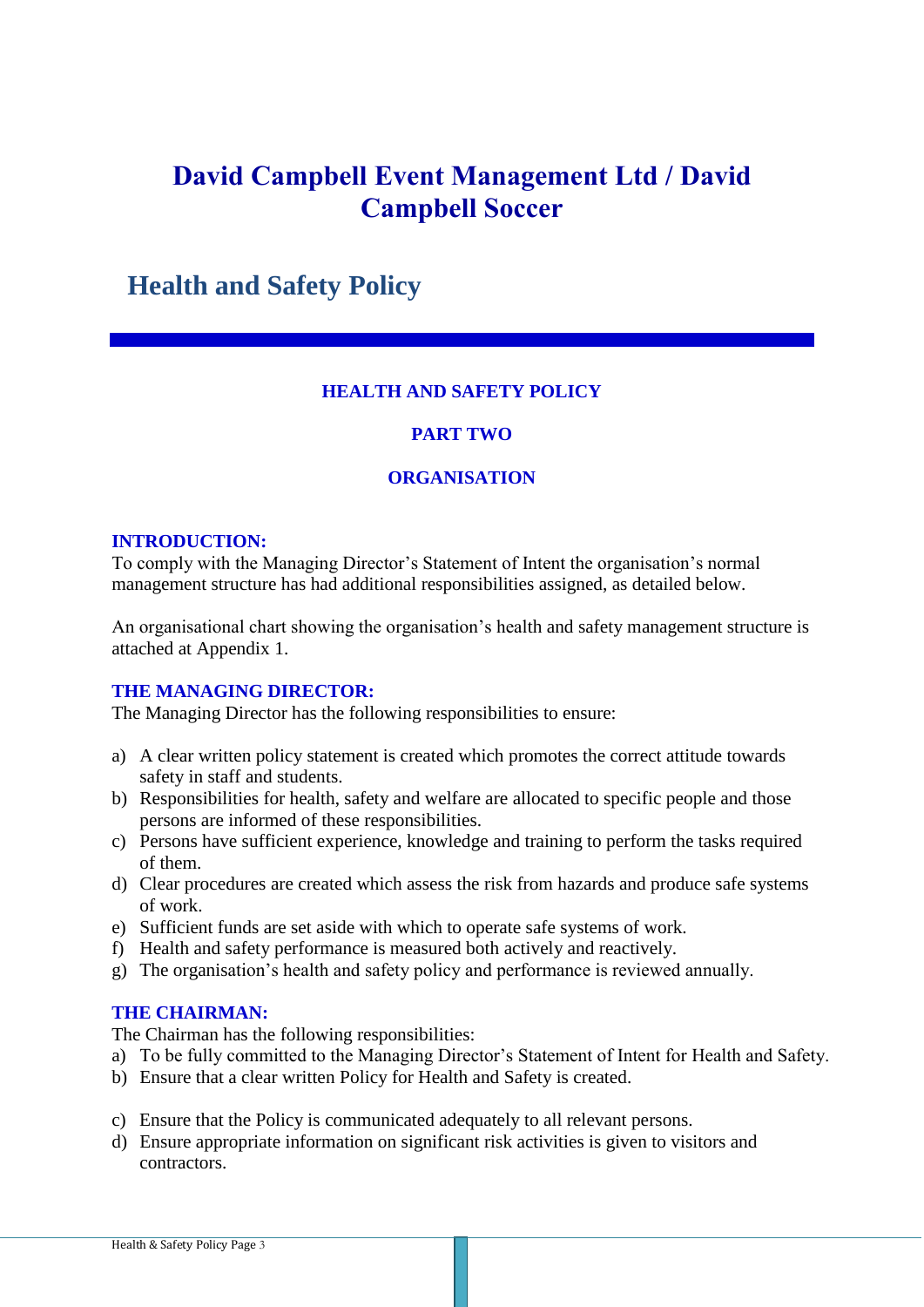- e) Ensure appropriate consultation arrangements are in place for staff and their Trades Union representatives.
- f) Ensure that all staff are provided with adequate information, instruction and training on health and safety issues.
- g) Make or arrange for risk assessments of the premises and working practices to be undertaken.
- h) Ensure safe systems of work are developed as identified from risk assessments.
- i) Ensure that emergency procedures are in place.
- j) Ensure that equipment is inspected and tested to ensure it remains in a safe condition.
- k) Ensure records are kept of all relevant health and safety activities e.g. assessments, inspections, accidents, etc.
- l) Ensure arrangements are in place to monitor premises and performance.
- m) Ensure that all accidents are investigated and any remedial actions required are taken or requested.
- n) Report to the Managing Director annually on the health and safety performance of the organisation.

## **ORGANISATION HEALTH AND SAFETY OFFICER:**

The Organisation Health and Safety Officer has the following responsibilities:

- a) To co-ordinate and manage the annual risk assessment process for the organisation.
- b) To co-ordinate the annual general workplace monitoring inspections and performance monitoring process.
- c) To make provision for the inspection and maintenance of work equipment throughout the organisation.
- d) To manage the keeping of records of all health and safety activities.
- e) To advise the Chairman of situations or activities which are potentially hazardous to the health and safety of staff, students and visitors.
- f) To ensure that staff are adequately instructed in safety and welfare matters about their specific work place and the organisation generally.
- **g)** Carrying out any other functions devolved to him / her by the company.

# **MANAGERS / OTHER STAFF WHO HOLD POSITIONS OF SPECIAL RESPONSIBILITY:**

This includes Senior Coaches, Head Coaches, Coaching Staff, Clerical Staff, Managers / Supervisors, Trainee Coaches and Maintenance Staff

They have the following responsibilities:

- a) Apply the organisation's Health and Safety Policy or relevant Council Health and Safety Code of Practice to their own department or area of work and be directly responsible to the Chairman for the application of the health and safety procedures and arrangements.
- b) Carry out regular health and safety risk assessments of the activities for which they are responsible.
- c) Ensure that all staff under their control be familiar with the Health and Safety Code of Practice, if issued, for their area of work.
- d) Resolve health, safety and welfare problems members of staff refer to them, or refer to the Chairman any problems to which they cannot achieve a satisfactory solution within the resources available to them.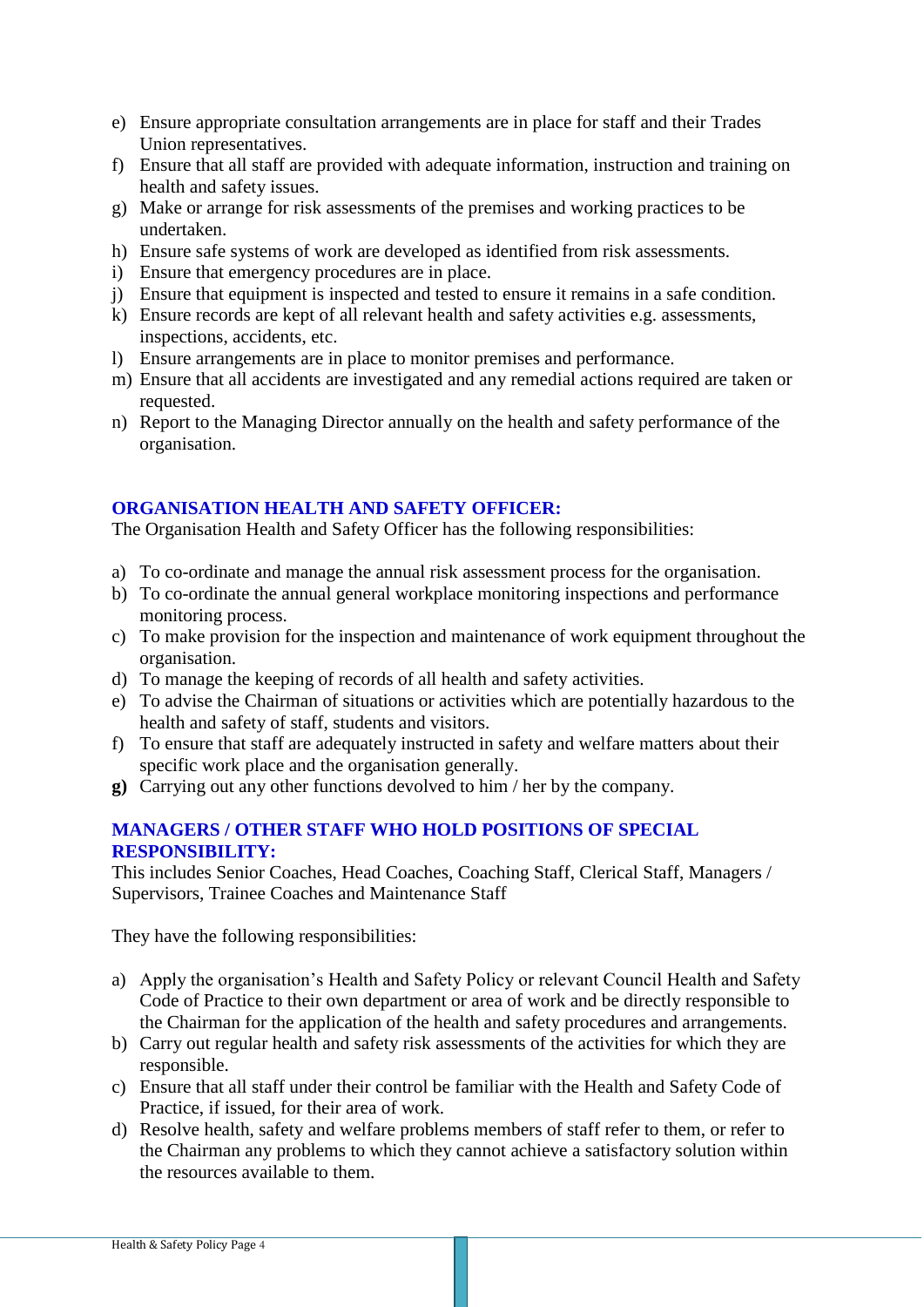- e) Carry out regular inspections of their areas of responsibility to ensure that equipment, furniture and activities are safe and record these inspections where required.
- f) Ensure, so far as is reasonably practicable, the provision of sufficient information, instruction, training and supervision to enable other employees and students to avoid hazards and contribute positively to their own health and safety.
- g) Investigate any accidents that occur within their area of responsibility.
- h) Prepare an annual report for the Chairman on the health and safety performance of his / her department or area of responsibility.

## **SENIOR COACHES / LECTURERS:**

Senior Coaches / Lecturers are expected to:

- a) Exercise effective supervision of their students, to know the procedures for fire, first aid and other emergencies and to carry them out.
- b) Follow the particular health and safety measures to be adopted in their own teaching areas as laid down in the relevant Code of Practice, if issued, and to ensure that they are applied.
- c) Give clear oral and written instructions and warnings to students when necessary.
- d) Follow safe working procedures.
- e) Use protective clothing and guards where necessary.
- f) Make recommendations to their Chairman or Senior Director of Coaching on health and safety equipment and on additions or necessary improvements to plant, tools, equipment or machinery.
- g) Integrate all relevant aspects of safety into the teaching process and, where necessary, give special lessons on health and safety in line with National Curriculum requirements for safety education.
- h) Avoid introducing personal items of equipment (electrical or mechanical) into the organisation without prior authorisation or PAT testing if appropriate.
- **i)** Report all accidents, defects and dangerous occurrences to the Senior Director of Coaching.

#### **CATERING:**

Any in-house catering will follow the principals and guidelines of the general Health & Safety Policy in conjunction with other policies such as food safety & personal hygiene.

## **HEALTH AND SAFETY REPRESENTATIVES:**

The Managing Director recognises the role of Health and Safety Representatives appointed by a recognised trade union. Health and Safety Representatives will be allowed to investigate accidents and potential hazards, pursue employee complaints and carry out inspections within directed time but, wherever practicable, outside teaching time. They will also be consulted on health and safety matters affecting all staff.

They are also entitled to certain information, e.g. about accidents and to paid time off to train for and carry out their health and safety functions. However, they are not part of the management structure and do not carry out duties on behalf of the Chairman, Managing Director or Management.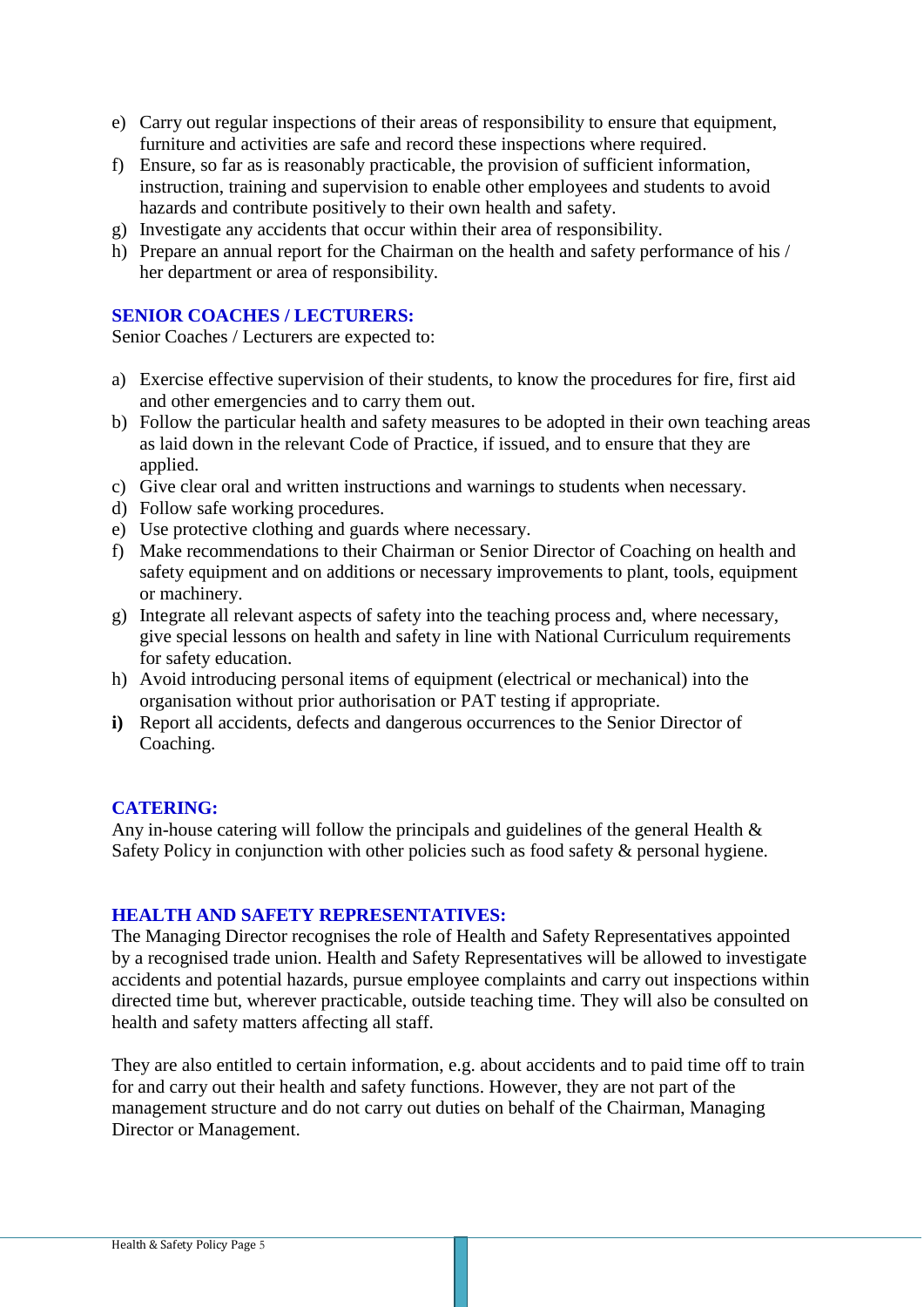# **ALL EMPLOYEES:**

All employees have individual legal responsibilities to take reasonable care for the health and safety of themselves and for others who may be affected by their acts or omissions. In particular, employees must:

- a) Comply with the organisation's Health and Safety Policy and procedures at all times in particular procedures for fire, first aid and other emergencies.
- b) Co-operate with organisation management in complying with relevant health and safety law.
- c) Use all work equipment and substances in accordance with instruction, training and information received.
- d) Report to their immediate Manager any hazardous situations and defects in equipment found in their work places.
- e) Report all incidents in line with current incident reporting procedure.
- f) Act in accordance with any specific health and safety training received.
- g) Inform their Manager of what they consider to be shortcomings in the organisations health and safety arrangements.
- h) Exercise good standards of housekeeping and cleanliness.
- i) Co-operate with appointed Trade Union Health and Safety Representative(s).

## **STUDENTS:**

Students, allowing for their age and aptitude, are expected to:

- a) Exercise personal responsibility for the health and safety of themselves and others.
- b) Observe standards of dress consistent with safety and / or hygiene.
- c) Observe all the health and safety rules of the organisation and in particular the instructions of staff given in an emergency.
- d) Use and not wilfully misuse, neglect or interfere with things provided for their health and safety.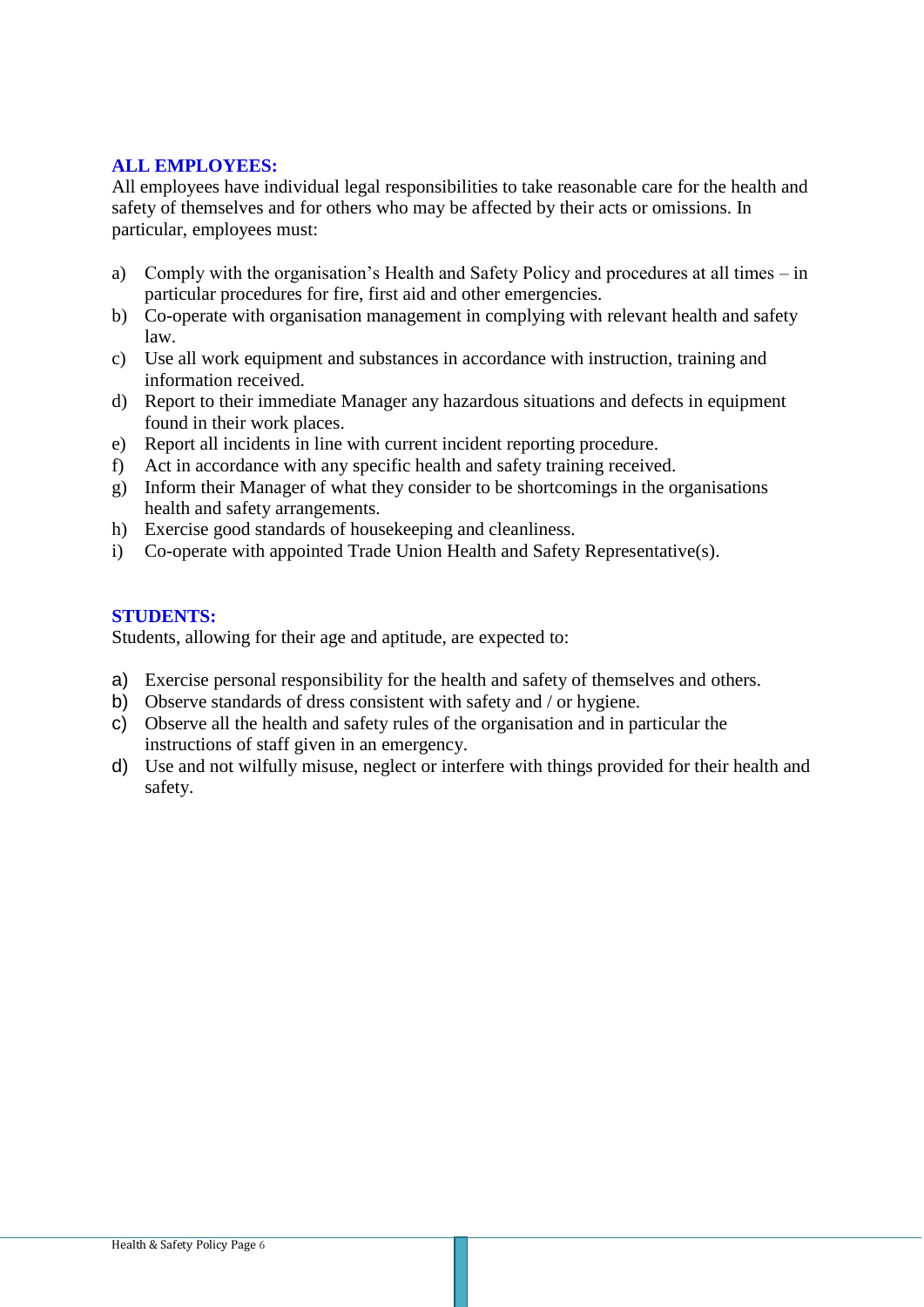# **Health and Safety Policy**

# **HEALTH AND SAFETY POLICY**

## **PART THREE**

## **PROCEDURES AND ARRANGEMENTS**

#### **INTRODUCTION:**

The following procedures and arrangements have been adopted to ensure compliance with the Managing Directors Statement of Intent.

## **RISK ASSESSMENT:**

#### **General Risk Assessment**

General Risk Assessment will be co-ordinated by Senior Director of Coaching, Christian Clarkson, following guidance contained in Part four.

#### **Activities**

Risk Assessments for activities will be carried out by relevant Senior Coaches, Head Coaches or their designated Health and Safety Representative using Health and Safety Codes of Practice for specific areas.

#### **Fire**

It is envisaged that whole organisation fire risk assessments will be undertaken on a bi-annual basis by an external provider.

#### **Manual Handling**

Manual handling risk assessments will be carried out by the Management following guidance provided by the Local Authority.

#### **Computers and Workstations**

VDU risk assessments will be carried out by Managers following guidance contained in Health and Safety folders.

#### **Hazardous Substances**

The Chairman will identify hazardous substances for which no generic assessment exists in the Codes of Practice mentioned above.

#### **Violence**

Assessment of the risks of violence to staff will be carried out by Chairman, David Campbell, following guidance provided by the Local Authority.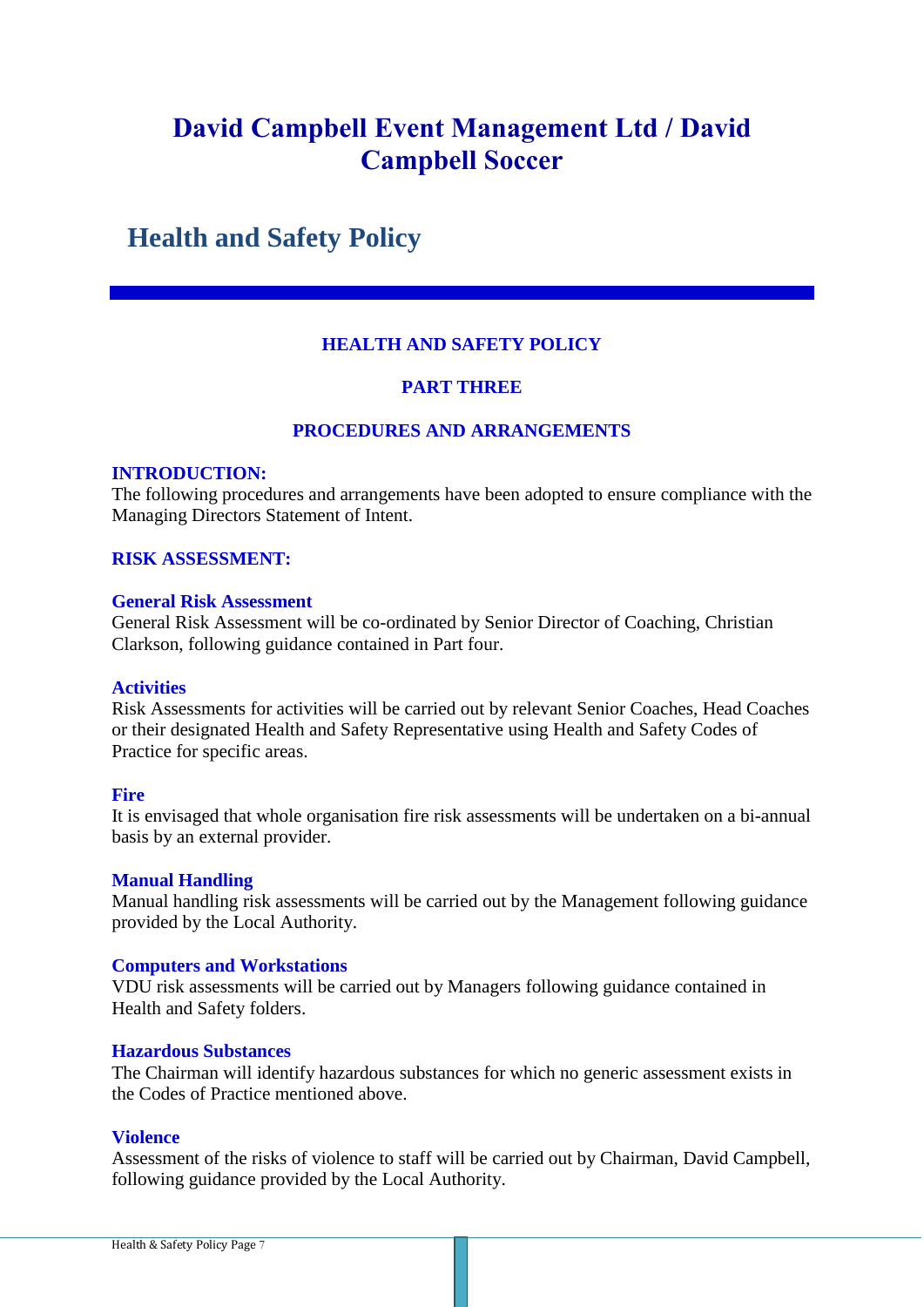## **EMERGENCY PROCEDURES:**

#### **Fire and Evacuation**

Fire and evacuation procedures are detailed in Appendix 2.

#### **First Aid**

A copy of the current first aid provision can be seen in relevant folders. For ease and transparency a copy of the first aid general information is also located and clearly displayed in the Head Office building.

In event of requiring first aid assistance, please contact either the PA Office on 0151 474 8811 or Chairman, David Campbell on 07802 800 899.

#### **Transport to Hospital**

If an ambulance is required, call "999". It may be appropriate in less severe cases to transport a student to a casualty department without using an ambulance, but this should always be on a voluntary basis. If a member of staff uses their own car for these purposes, they must ensure that they have obtained specific cover from their insurance company.

No casualty should be allowed to travel to hospital unaccompanied. The staff in charge will designate an accompanying adult in emergencies where parents cannot be contacted.

#### **INCIDENT REPORTING:**

See Appendix 3.

#### **Bomb Hoaxes and Bomb Alerts**

Responses to bomb threats will follow guidance contained in Appendix 4

The Chairman, or in their absence, the most senior member of staff available, will decide on action to be taken in the event of an incident. The signal for evacuation of the building, should this be necessary, will be via the fire alarm system or high frequency / high volume independent sound system.

The normal evacuation procedure should be followed.

#### **Gas Leaks**

Any member of staff discovering a suspected gas leak should make an informed judgement based on how strong the smell is as to whether they immediately evacuate the building and telephone National Grid on 0800 111 999.

If there is a slight smell of gas, the first action should be to check that all gas appliances are switched off. This may clear the smell of gas. Windows should be opened.

# **HEALTH AND SAFETY TRAINING:**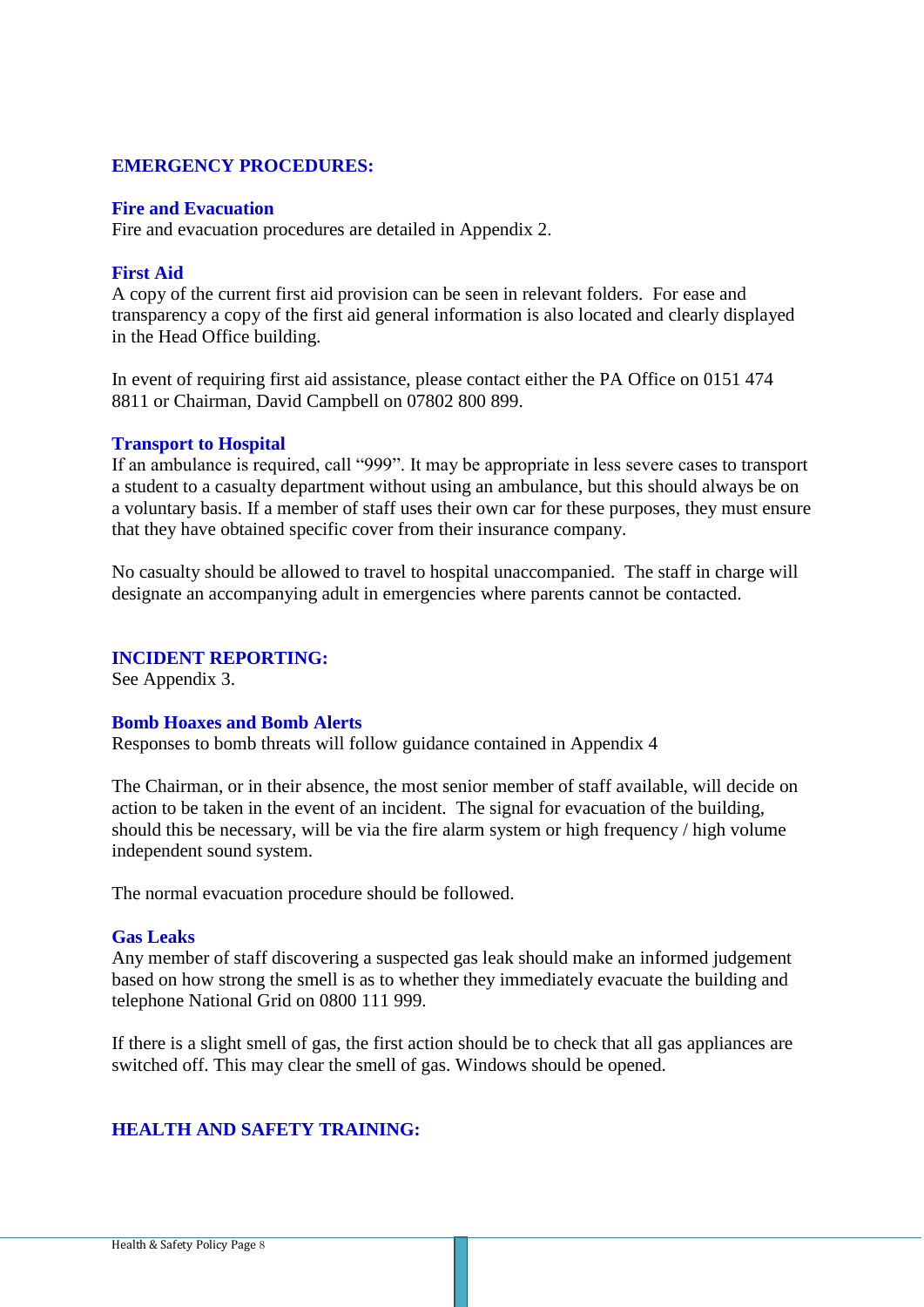Health and safety training will be provided for all employees led by centre Health and Safety Officer. Such training will include:

- The contents of the centre / organisation (if applicable) Health and Safety Policy and details of any specific responsibilities or duties
- The arrangements for dealing with fire or other emergencies (this will involve discussing the fire procedure, allocating certain responsibilities, if appropriate, walking them round the premises to show exits, routes, alarms, equipment and the location of assembly points, etc.)
- The arrangements for first aid i.e. where the kits are, who are the First Aiders, location of first aid room, if applicable
- The arrangements for reporting accidents, defects, hazardous situations

# **Minibuses**

The law on the licensing requirements for driving minibuses is complicated. Anyone with entitlement to drive cars prior to 1 January 1997 – shown as group A (B for automatics) on an old style green or pink licence, or as category B and D1 not for hire or reward on a pink and green or photo-card licence - can drive a minibus provided:

- They are over 21
- The minibus has a maximum of 17 seats including the driver's seat, and
- The vehicle is not being used for hire or reward

To drive a minibus which has 9 or more seats for hire or reward will normally require the driver to have passenger carrying vehicle entitlement (PCV) category D1 or D. To obtain this the driver must meet higher medical conditions and pass a separate PCV driving test. The only exemption is if the vehicle is being driven under a minibus permit.

Hire or reward means any payment in cash or kind by or on behalf of the passengers that gives them a right to be carried. A minibus driven by a salaried teacher as part of their normal school duties would be 'for hire or reward', regardless of whether the passengers paid towards the trip or not.

A person who obtained entitlement to drive cars after 1 January 1997, will not have an entitlement to drive minibuses.

To drive a minibus the 'new driver' will usually require a PCV licence. There are certain circumstances where the driver may drive without a PCV licence but these are restricted. The driver must:

- Be 21 or over
- Have held a car licence (cat B) for 2 years
- Be providing their services on a voluntary basis, receiving no remuneration other than out of pocket expenses - this is the key condition
- Not drive for hire or reward, unless under a permit,
- Not tow a trailer of any size, and
- Not drive outside the UK

Staff who are 'new drivers' from the organisation that operates the vehicle are not normally classed as volunteers, and so would not be allowed to drive the vehicle under a normal car licence. Other employees may be classified as volunteers if they are contracted to work for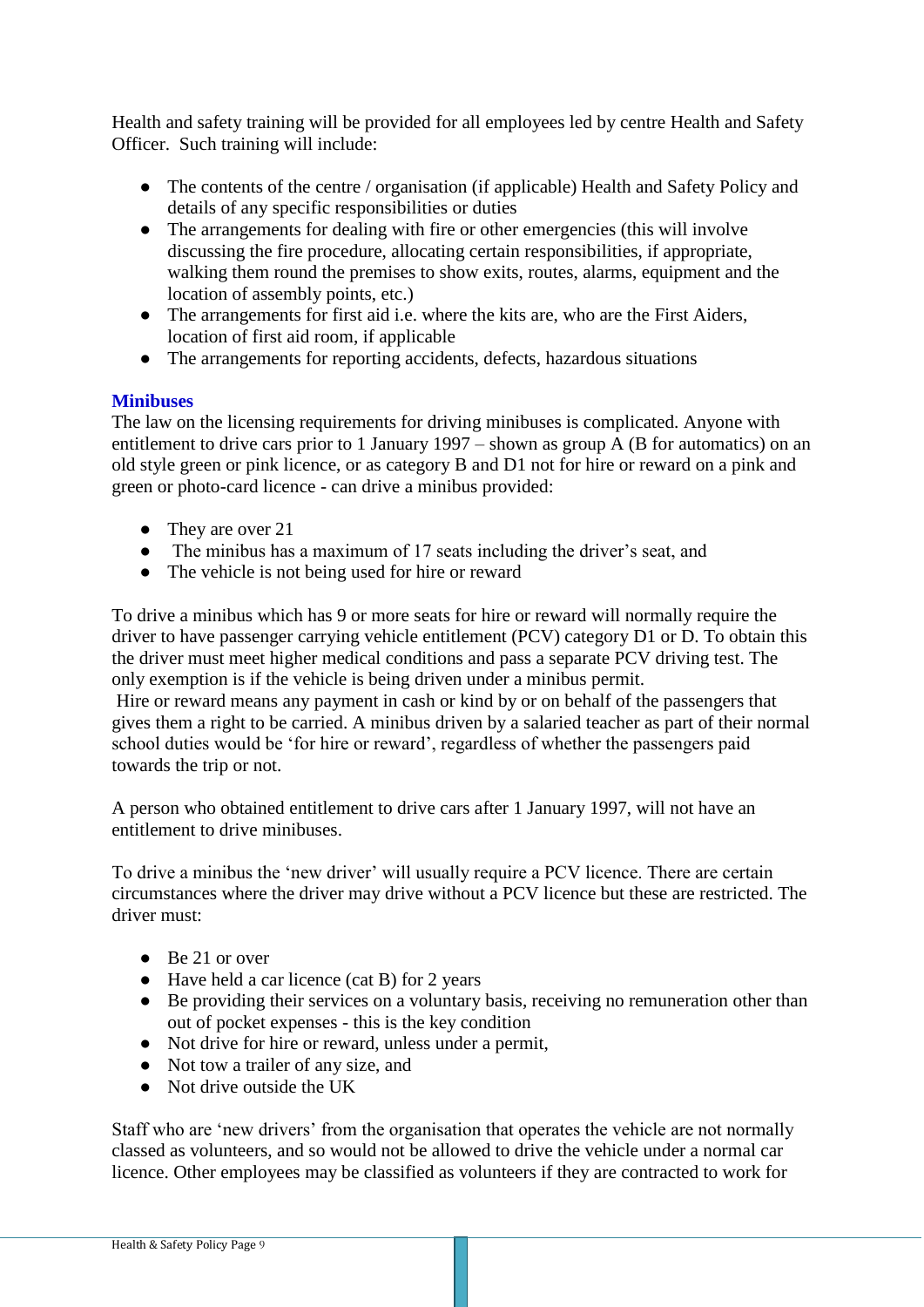specified hours, the driving takes place outside those hours, and they are not paid to drive. Drivers of any vehicle must ensure they have the correct entitlement on their licence.

## **Minibus Permits**

Minibus permits allow certain organisations to use a minibus for hire or reward purposes without having to comply with the full public service vehicle operators' requirements or the driver needing a PCV licence. These organisations are restricted to those concerned with education, religion, social welfare and providers of community benefit.

The permit does not exempt a driver from having to comply with the licencing requirement above. It does however allow a driver who obtained their ordinary car licence prior to 1 January 1997 to drive a minibus on the company business without having to have a PCV licence. Those employee drivers who obtained their car driving licence after 1 January 1997 will still normally need a PCV licence to drive the vehicle.

## **INSPECTION AND TESTING EQUIPMENT:**

## **Electrical Safety**

The safe condition of electrical appliances is of paramount importance in order to protect the user and other persons from the associated hazards of burns, shock and fire.

A two tier system of inspection should take place to ensure the continuing suitability of plugin appliances, fixed equipment and installations; i.e. Visual inspections by the user of the appliance before its use.

Professionally trained staff inspect and test plug in appliances (every 2 years) and fixed equipment and installations (every five years).

#### **Visual Inspection by User**

Before each use of any portable electrical appliance it should be inspected for signs of obvious physical faults. For example:

- Condition of the appliance
- Condition of the flex
- Condition of the plug top
- Scorching or cracking around the plug socket

If you are in any doubt as to the condition of the appliance:

- Take the appliance out of use immediately
- Report the suspected fault to your Manager immediately
- $\bullet$  It is the responsibility of the Manager to ensure the following;
- The appliance is removed from use and labelled 'Do not Use'.
- The appliance remains locked away until it is either repaired or replaced.
- The Chairman can be contacted who will appoint persons to repair the property if repair is necessary.

## **Electrical Inspection**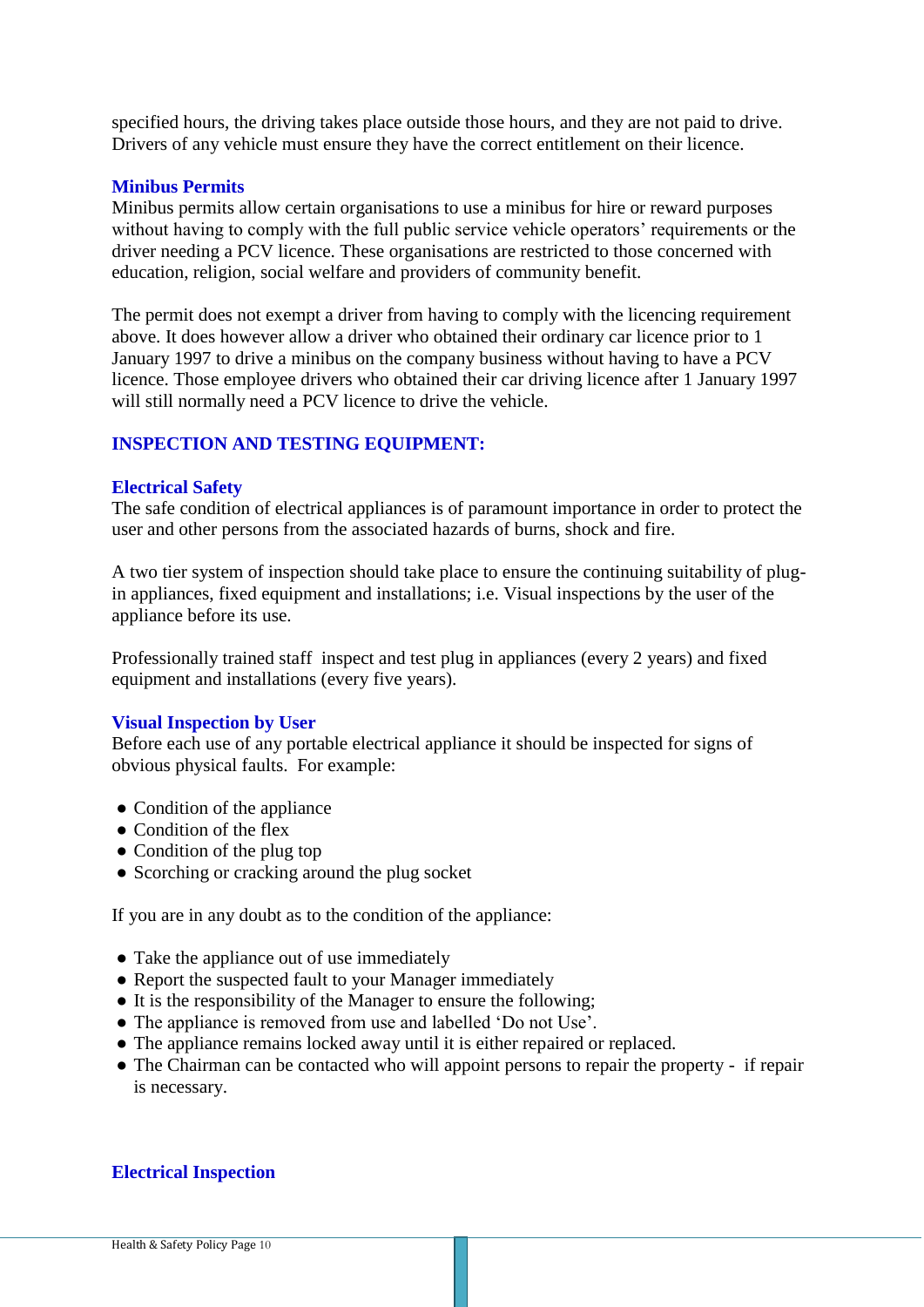It is the responsibility of the Manager to ensure that all electrical inspections are carried out automatically.

## **Portable Electrical Appliances**

Any new appliance incorporating an integral plug top must receive visual inspection. Please refer to the inspections and tests document for further information.

All portable electrical appliances brought into the organisations centres buildings must be electrically tested before use and then every 2 years from then on.

#### **Fixed Equipment and Installations**

All fixed equipment and installations must be tested by an electrical engineer once every five years.

Electrical Engineers are obliged to issue a report detailing any shortfalls (or otherwise) arising from the test and inspection process, together with prioritised remedial action necessary to ensure electrical integrity. If this is not issued you should contact the Engineers.

## **HEALTH AND SAFETY MONITORING:**

#### **Inspection of Premises and Performance Monitoring**

General Workplace Inspections will be co-ordinated by David Campbell, Chairman.

Monitoring inspections of individual centres will be carried out by Senior Staff or nominated Staff using the Performance Monitoring Files.

## **Communication of Information**

The Chairman will ensure that systems are established so that staff and studetns are familiar with the arrangements set out in this document.

The Health and Safety Law poster is displayed at Head Office and where appropriate at additional centre notice boards which are usually situated in the Coaches Office wall or corridor.

Health and safety advice is available from Chairman, David Campbell and Senior Director of Coaching, Christian Clarkson.

## **PREMISES MANAGEMENT:**

#### **Supervision of Pupils**

Arrangements for supervision of pupils are as follows:

#### **Security and Visitors**

All visitors to Head Office must report to PA where they will be logged in to a visitor book and may be required to wear an identification badge.

#### **Vehicles on site / Parking**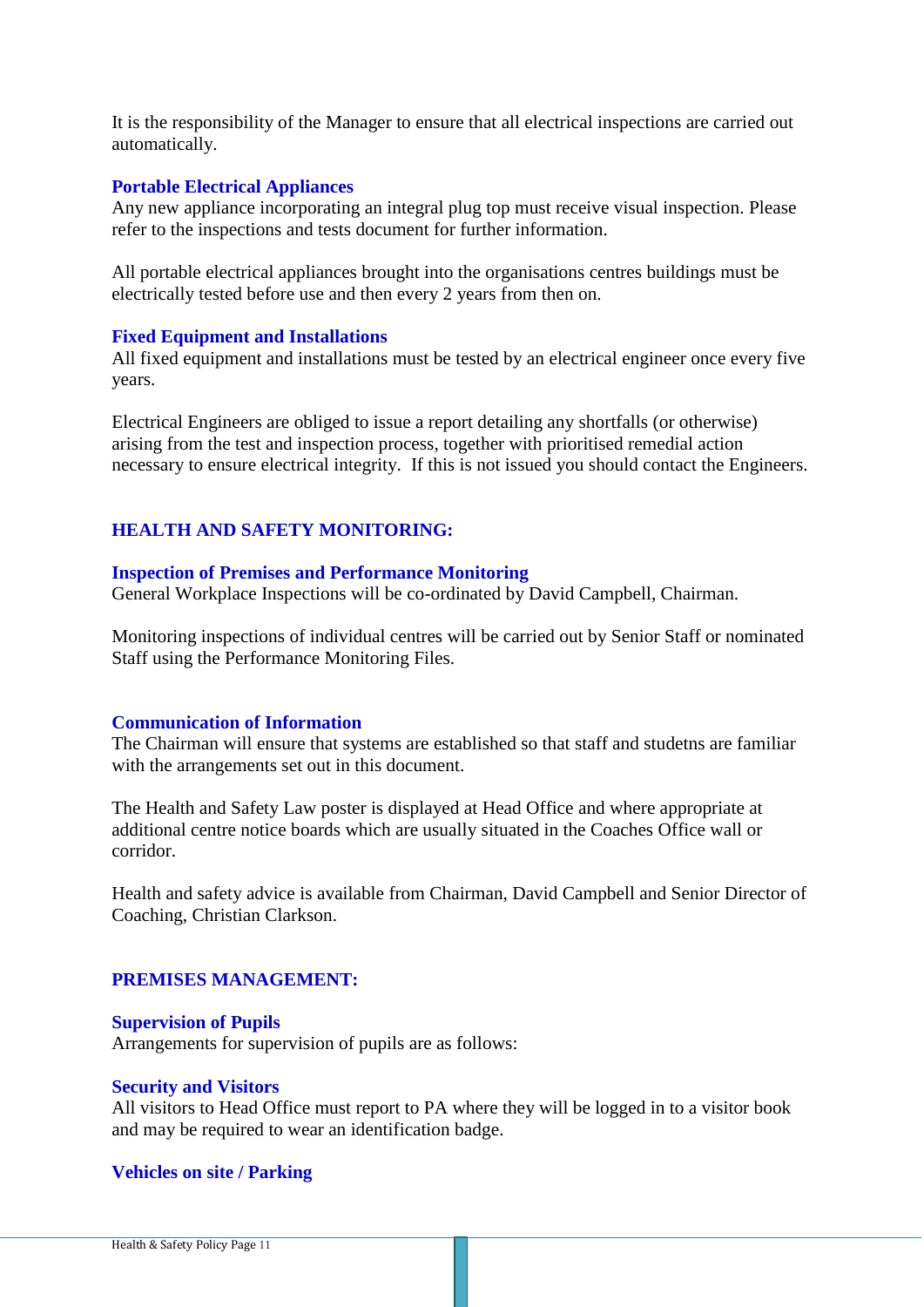Cars must be parked in designated legal parking areas.

Only those persons holding a Disabled permit are allowed to park in any designated Disabled spaces.

## **Building Maintenance**

All contractors on site must report to the PA Office where they will be logged in to a visitors book and may be asked to wear an identification badge.

## **Control of Contractors**

All contractors must report to the PA Office where they will be logged in to a visitors book and may be asked to wear an identification badge. Contractors will be issued with guidance on fire procedures, management arrangements and vehicle restrictions of the Head Office.

The Management Team is responsible for monitoring areas where the contractor's work may directly affect staff and students and for keeping records of all contractor work .

## **OTHER PROCEDURES:**

## **Critical Incident Management**

To be discussed & agreed

## **Managing Medicines**

Prescribed medication will not be administered to students by staff although designated staff may be required to supervise the taking of medication / medical procedures when full written consent is given by a Parent / Guardian (for students under age 18), or by the student themselves requiring medication or medical procedures.

## **REVIEW:**

These arrangements will be reviewed annually and revised as new topics arise which may affect the process of managing health and safety for staff, students, contractors and other visitors.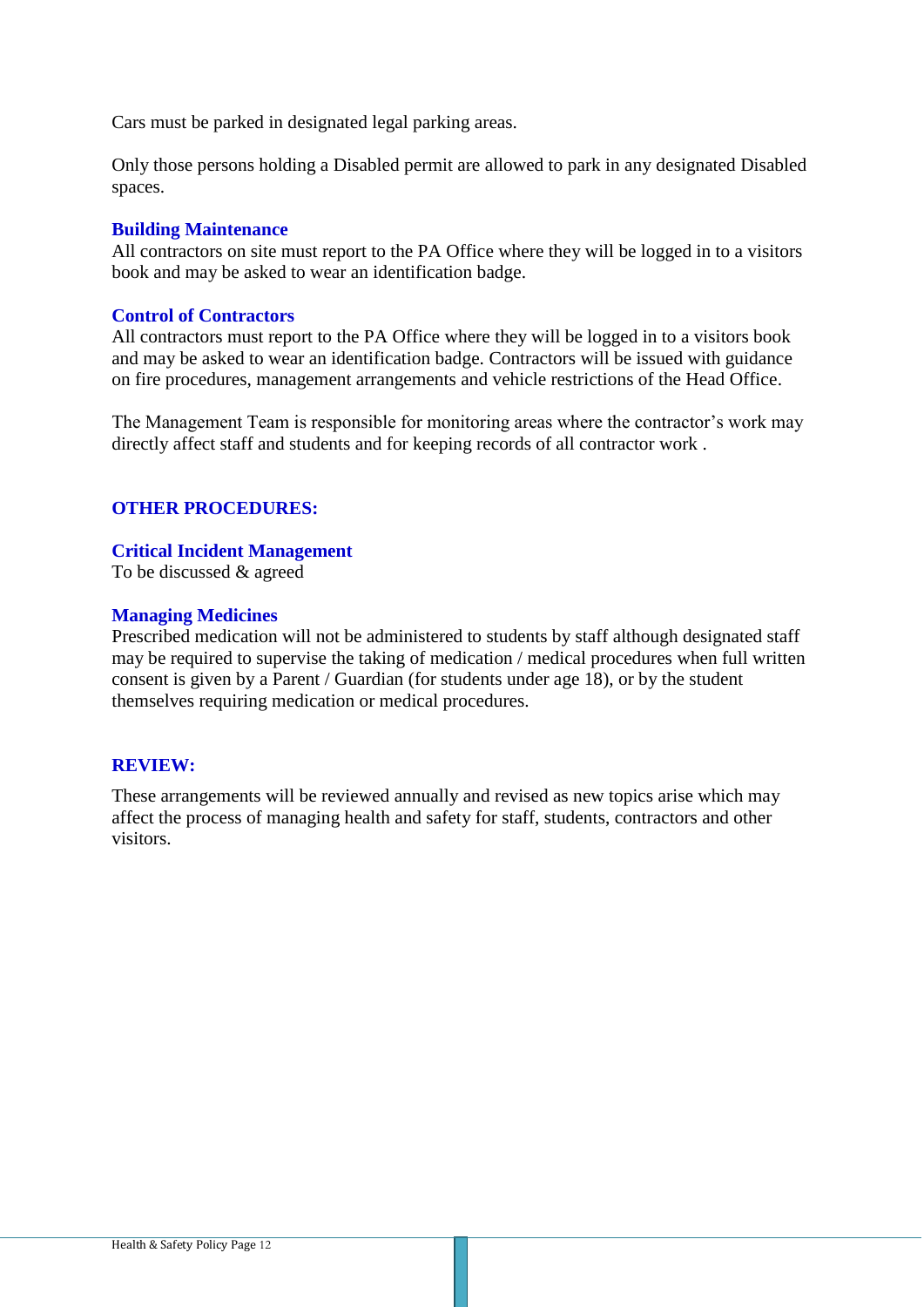# **Health and Safety Policy**

# **HEALTH AND SAFETY POLICY**

# **PART FOUR**

# **RISK ASSESSMENT**

# **ACTION AT A GLANCE:**

- Nominate people to carry out assessments
- Set time scales for completion
- Ensure time and resources are available to assessors
- Ensure all at risk are made aware of the assessments and outcomes
- Ensure records of assessments are kept
- Ensure action is taken to implement improvements identified
- Review annually

# **GENERAL RISK ASSESSMENT - GUIDANCE AND PROCEDURES:**

## **INTRODUCTION**

This guidance and procedures document explains what risk assessment is, why it is required and how it can be carried out within David Campbell Soccer and its associated companies. It will assist Managers to meet the requirements of current legislation and set Policy.

# **WHAT IS RISK ASSESSMENT?**

A risk assessment is simply a careful examination of a workplace in order to identify what could cause harm to the people who work there or visit, estimating the likelihood of harm occurring and also checking to ensure whether or not sufficient precautions are being taken to prevent it.

Staff should not be confused or concerned by words used in risk assessment, for example, hazard, risk and control measure. They simply mean:

## **Hazard**

Something with the potential to harm you. For example, hot surfaces, hazardous substance, working at height or the behaviour of a child or young person.

## **Risk**

The chances or likelihood of the harm occurring. For example, someone touching the hot surface or falling from a ladder.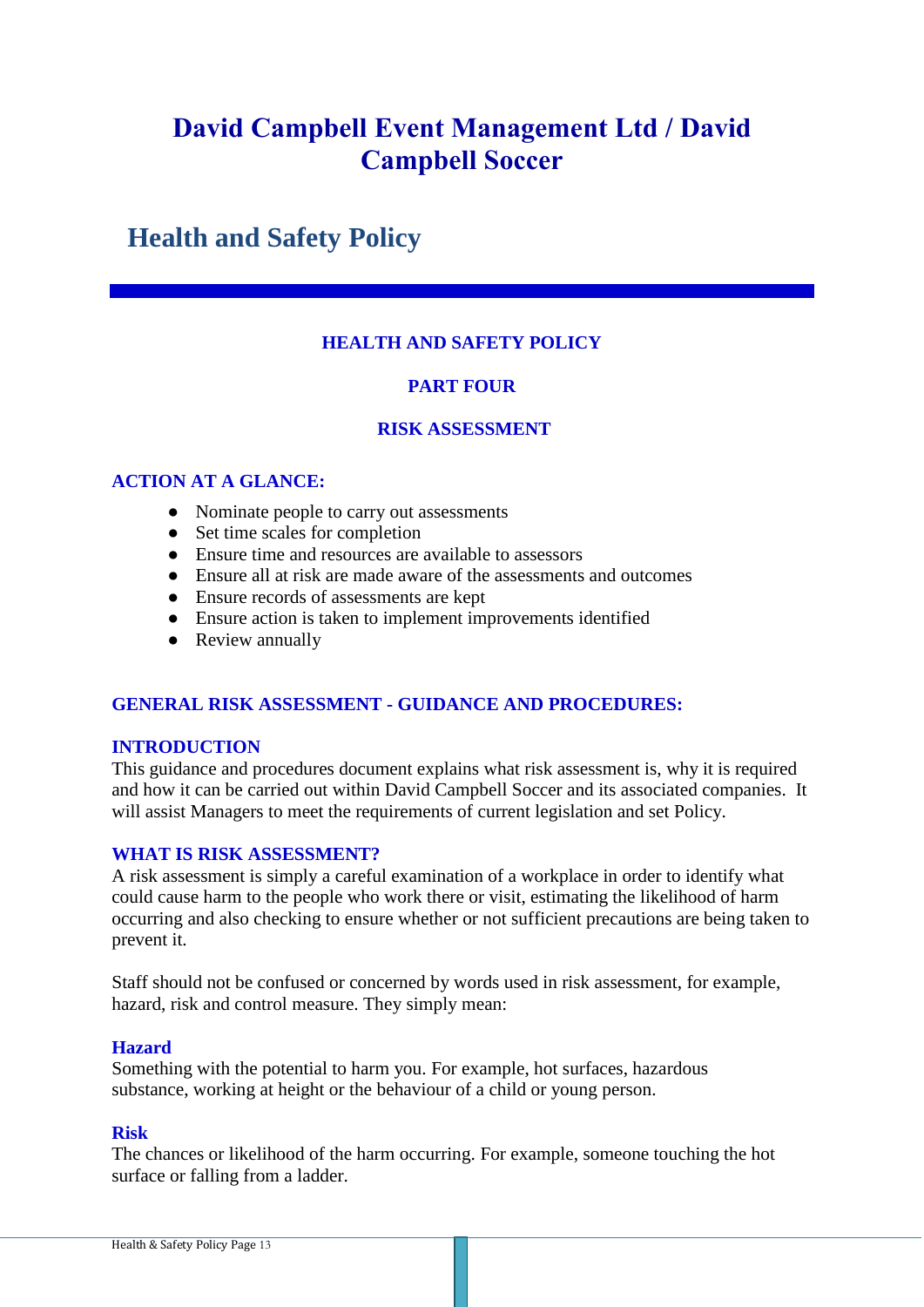#### **Control Measure**

Action taken to prevent someone being harmed. For example, guarding the hot surface, labelling and storing the hazardous substance securely or training staff on dealing with challenging behaviour.

## **LEGAL REQUIREMENTS:**

The Management of Health and Safety at Work Regulations 1999 require a general risk assessment of all risks in the workplace. They require employers to look at all hazards and assess them accordingly.

## **TYPE SPECIFIC RISK ASSESSMENT:**

There are several regulations that require risk assessment of particular kinds of hazard. These are fire, lifting and handling, work equipment, personal computers, personal protective equipment, hazardous substances and noise.

Where the general risk assessment required by the Management Regulations identifies a risk from a hazard which is legislated for by a specific regulation, e.g. the Manual Handling Regulations, then an assessment should be carried out in accordance with those Regulations. Refer to the guidance on the relevant subject in the Manual for further information on type specific assessments.

## **WHO SHOULD CARRY OUT THE ASSESSMENTS?**

A meaningful assessment can only be carried out by people who have a thorough understanding of the work and how it is done in a particular workplace. This will normally mean that the Chairman, Senior Coach / Lecturer Senior, Manager or Middle Managers will be best placed to carry out assessments.

#### **HOW TO CARRY OUT GENERAL RISK ASSESSMENTS:**

There is no standard way to carry out risk assessments as workplaces vary in size, layout, number of employees, level of risk, etc. To deal effectively with Children's Services establishments and to simplify the process, two distinct types of assessment will be used:

## **Generic Assessment (Health and Safety Codes of Practice)**

Codes of Practice containing generic risk assessments for more hazardous activities occurring in teaching establishments have been created for the following areas: -

- HS1: Primary School Curricular Activities
- HS2: Design and Technology
- HS3: Science
- HS4: Physical Education
- HS5: Art
- HS6: Caretaking
- HS7: Swimming Pools, Use and Maintenance
- HS8: Drama

These Codes have been devised with reference to guidance documents produced for the activity by the relevant organisational body and national guidance.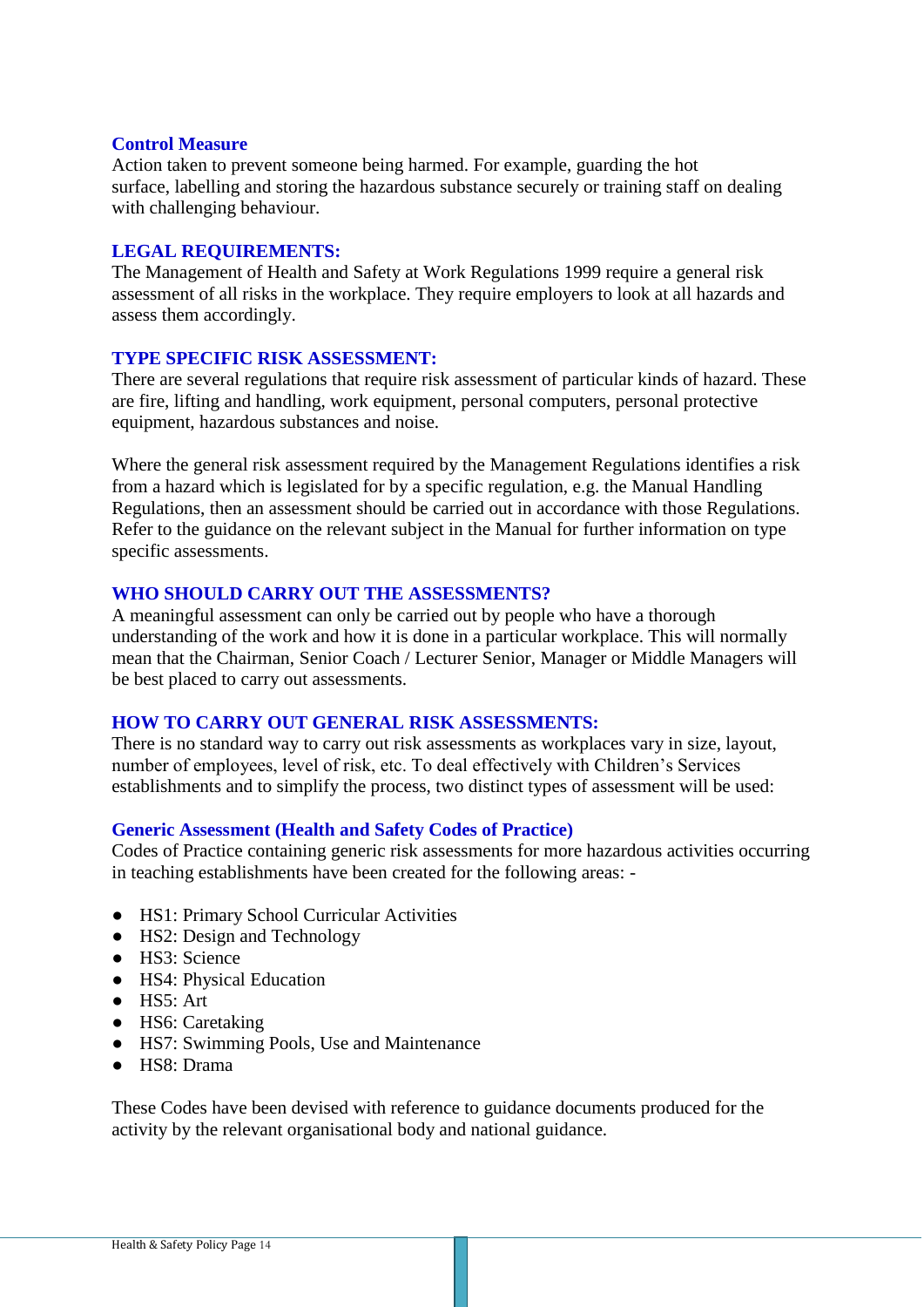Legislation requires that all significant risks are recorded and records kept of the assessment. The documentation contained in Annexe 1 and in the individual Codes of Practice has been prepared for this purpose. Staff should use this documentation to carry out assessments.

# **WHEN SHOULD RISK ASSESSMENTS BE DONE?**

General risk assessments should, ideally, be carried out between August to November, in line with the suggested timescales set out in section 1 of the Manual.

Any remedial actions identified by the general risk assessment that have resource implications should be integrated into the Development or Management Plan for the establishment.

## **REVIEWING RISK ASSESSMENTS**

Risk assessments should not be thought of as a one-off activity as they need to be reviewed on an annual basis. They must also be reviewed whenever there are developments that suggest they are no longer valid, e.g. following an incident or when a new activity or piece of equipment is introduced which will significantly change work practice or create a significant additional risk. Review does not necessarily mean carrying out a new risk assessment, but checking over the existing assessment to ensure it is still valid and that any changes are reflected in the risk assessment.

Date of Approval: January 2019

Next Review Date: January 2020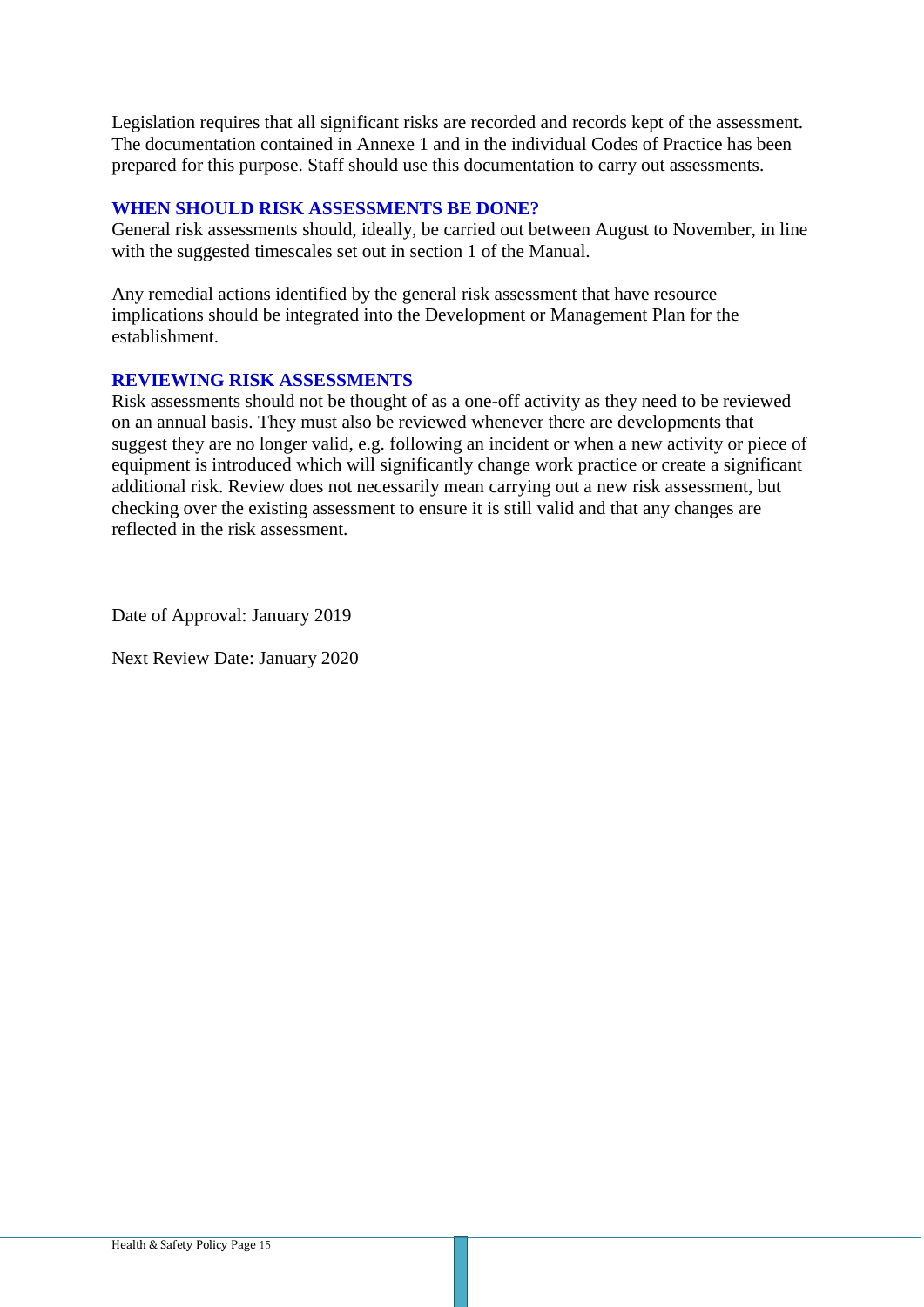## **GENERAL RISK ASSESSMENT CHECKLIST:**

## **INTRODUCTION**

The General Risk Assessment Checklist and associated guidance notes have been created to simplify the process of risk assessments within the organisation. The checklist pre-identifies the significant hazards inherent in such establishments and merely requires the Chairman, Senior Director of Coaching, other Managers or their nominated representatives to consider whether they are effectively controlling the risk from such hazards.

It will be necessary to consult with staff, look at incident records and consider other premises users such as maintenance staff, cleaners, visitors etc. while completing the checklist.

### **COMPLETING THE GENERAL RISK ASSESSMENT CHECKLIST:**

Do not complete the checklist without referring to the attached guidance notes. The notes highlight the hazards and risks associated with the subject / activities mentioned in the checklist and suggest ways to control them. Users should consider the situation in their own premises and answer the questions with reference to this guidance.

Any questions which elicit a negative answer will require an action or comment. If in doubt answer No. This action / comment should be entered into the appropriate column.

Although this checklist is comprehensive, it can never be exhaustive because of its generic nature. Assessors should consider whether or not they need to make additions to cover their premises and activities adequately. The miscellaneous section of the checklist can be used for this purpose, following the general risk assessment principles outlined above.

## **ACTIONS:**

In larger establishments it would be wise to split up the premises into units and issue a checklist with guidance for each one to allow work to be spread more evenly. Complete all the boxes at the top of page one.

It is anticipated that certain actions will be required once checklist(s) have been completed. These actions will probably fall into differing categories such as:

- Those which can be addressed directly by staff at the premises, e.g. procedural arrangements, relocation of equipment, information to staff etc.
- Those which may require maintenance of existing items by a designated contractor
- Those which may require improvements to existing arrangements, e.g. purchase of capital equipment, staff training etc.

Once the checklist(s) are completed, they should be collated and the actions noted. Target dates for remedial actions should be identified (depending on your estimated degree of risk) together with people to carry the action out (company / external establishment / other contractor). Finally a date when the action is to be completed should be set and a record kept.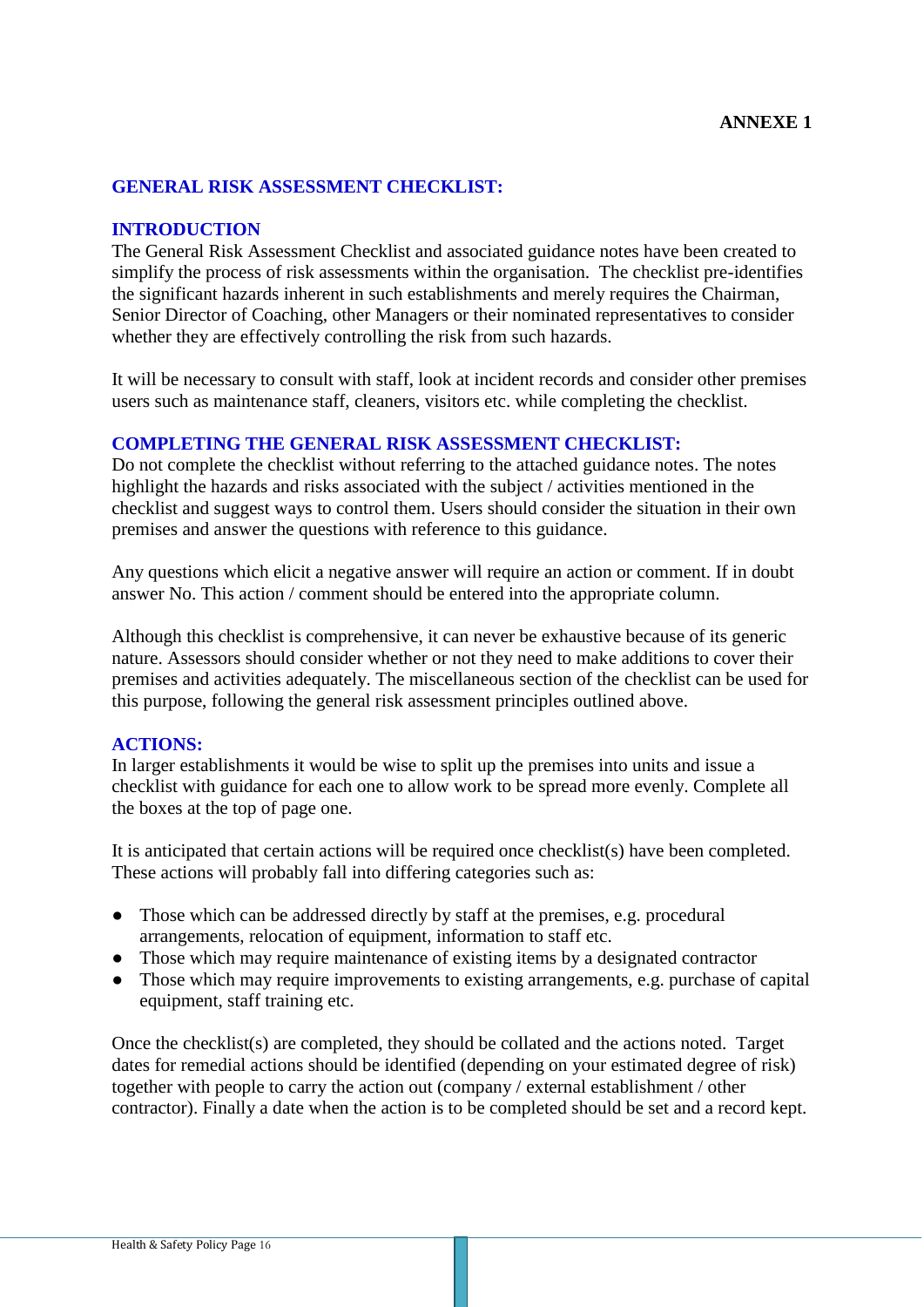In addition to the above process, the Chairman, Senior Director of Coaching and other Managers will be required to complete (as appropriate) an assessment for more hazardous activities in accordance with the relevant Code of Practice – see list of Codes above.

## **REVIEW:**

The process should be carried out annually between August and November. However, if there is a major change in circumstances within the organisation or premises used for any associated activity which makes the previous assessment invalid, then a review should be carried out at that time to take account of the new situation or conditions.

# **GUIDANCE NOTES ON COMPLETING THE GENERAL RISK ASSESSMENT**

## **CHECKLIST** – **INTRODUCTION:**

The checklist comprises several subject headings with questions under each heading. Questions have been grouped into internal and external areas of the premises followed by activities for which a specific risk assessment is required. While considering whether to answer Yes or No to a question the following notes will assist.

## **HOT SURFACES AND HOT WATER TEMPERATURES:**

## **Hazards**

The main hazards are burns from contact with hot surfaces or scalds from hot water.

## **Point to consider -**

## **Hot Surfaces**

- Exposure to hot surfaces such as heating pipes, kitchen surfaces etc. is a hazard for all ages.
- Heaters and pipes should be protected against burns by fitting guards or replacing with low surface temperature heaters. The risk of trapping arms and hands behind hot water pipes should also be considered.
- Hot surfaces in kitchen areas should be protected and signs displayed indicating 'danger hot surface'.

## **Hot Water from Taps**

- Scalding from tap water is a particular hazard. Consideration should be given to controlling this risk by fitting thermostatic mixing valves to all sinks to which staff and students have access, especially during refurbishment and upgrades.
- It is however anticipated that students will have developed normal reflexes that will break contact with the water before serious injury results.

# **LIGHTING:**

## **Hazards**

The main hazards are collisions, trips or falls caused by poor lighting not allowing people to see potential hazards.

#### **Points to consider -**

● Whether there are any dull or poorly lit areas inside the premises which could cause injury from any of the hazards listed above.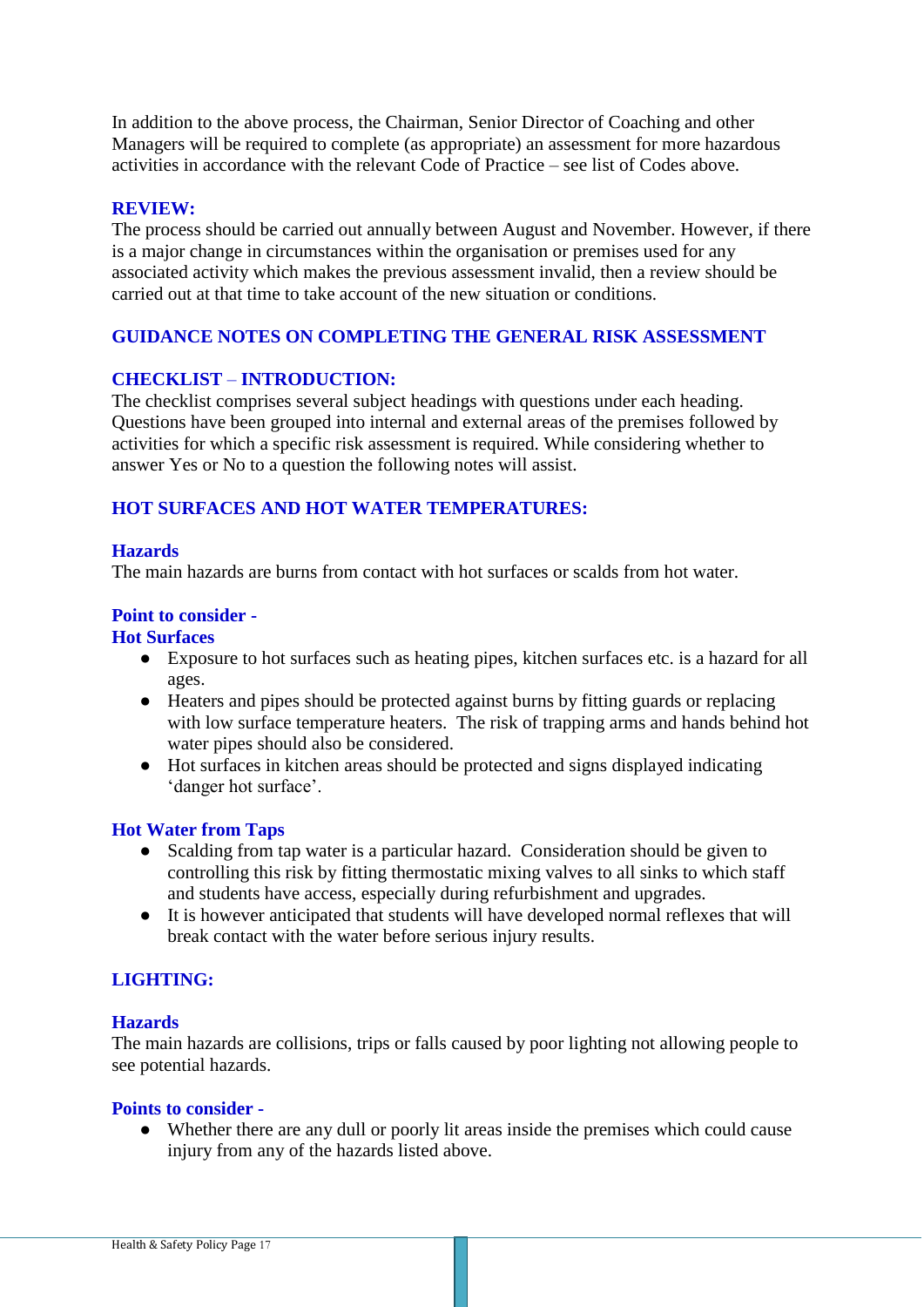● Whether there is sufficient external lighting to allow safe access / egress during winter months, evening events etc., including lighting to external areas.

# **FLOORS / STAIRS:**

## **Hazards**

The main hazards in these areas are slips, trips and falls.

## **Points to consider -**

- The adequacy and suitability of the floor for the area or activity taking place. Regular inspections of the floor condition should take place. Do staff know about defect reporting procedures, including freelance cover and new staff, and do students report defects?
- Wet floors should be avoided as much as possible. Cleaning times should not conflict with heavy traffic and spillages should be mopped up immediately. Adequate matting will prevent wet floors and slipping in wet weather at entrances etc.
- Cables across floors should be avoided. Bags, lunch boxes etc. can also be a cause of tripping.
- Secure and substantial handrails should be provided on at least one side of every staircase, except at points where a handrail would obstruct access and egress. Handrails should be provided on both sides if there is a particular risk of falling, e.g. where stairs are heavily used, are wide or have narrow treads, or where they are liable to be subject to spillages. Additional handrails should be provided down the centre of particularly wide staircases where necessary.

# **GLAZING / WINDOWS:**

## **Hazards -**

The main hazards are people falling from windows and coming into contact with glass or window frames.

## **Points to consider -**

- If there are windows where it is reasonably foreseeable that someone could fall from a height. If so, then a protective barrier or a window restraint may be required.
- If there is unprotected glazing in doors or panelling that people could either walk into or fall against which may result in injury? Are there windows that open onto walkway or path which people may collide with?
- All vulnerable glazing should have been treated previously by the application of safety film. Subsequent replacement of broken glass is a premises responsibility. Therefore, when replacing damaged glazing, it should be replaced with toughened or laminated glazing or a safety film fitted.

# **DOORS:**

# **Hazards**

The main hazard is trapping fingers, particularly in door opening mechanisms.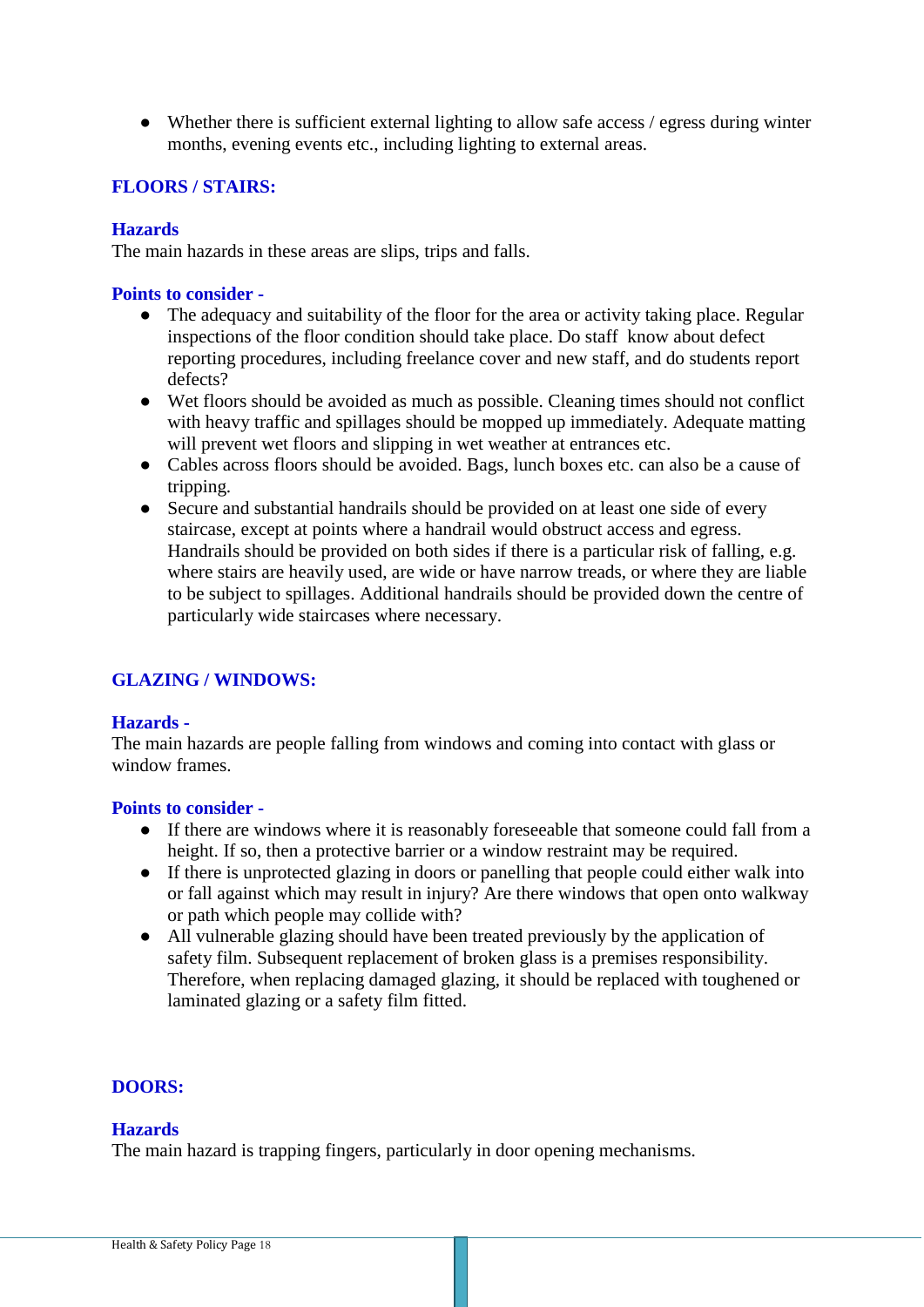# **Points to consider -**

- Have suitable finger guarding devices been fitted to doors identified by analysis of finger trapping incidents as high risk, i.e. to outside doors, entrances to toilets and toilet cubicles?
- Whether other doors pose a risk of finger trapping, e.g. doors which people gather next to or queue beside; doors near entrances; doors susceptible to strong winds; doors that have created problems in the past (check incident records); heavy doors (with or without dampening mechanisms).

If the premises have such doors, consider the following measures: -

Try to reduce or remove the need for people to gather near doors - why are they there? Can they queue in a different area or can nearby doors be locked? Give regular briefings on the dangers of finger trapping.

Where the above measures are not practicable, finger guarding devices should be considered.

# **STORAGE:**

## **Hazards**

The main hazards are items falling from shelving / racking, manual handling injuries and fire.

## **Points to consider -**

- To avoid manual handling injuries, frequently used heavy items should be stored at waist level where possible.
- If there is a need to store at high levels, try to ensure that these are infrequently used items. Suitable access equipment such as ladders, steps, etc., must be available. Staff should not have to climb racking or chairs in order to access stored items.
- Do you ensure that cupboards containing combustible materials are closed overnight? Also consider filing cabinets and the chance of them toppling if the upper drawers are opened whilst loaded.
- Is racking secure or is there a chance of it toppling if it is overloaded or if persons climb up it?
- If you have flammable liquids, paints, solvents, fuels, spray glues etc. they should be stored in a flameproof cupboard. Small amounts, as required to perform a task, can be kept for immediate use. Flameproof cupboards can be used to store up to 50 litres of flammable substances per workroom.
- Switch and boiler rooms are highly vulnerable areas and emergency situations may require immediate access to mains switches, gas isolation etc. This will not be possible if the way is blocked by combustible materials.
- Such areas should be kept locked at all times when not being used to prevent unauthorised access.

# **MAINTENANCE AND DEFECT REPORTING:**

## **Hazards**

There are a variety of hazards associated with internal and external maintenance.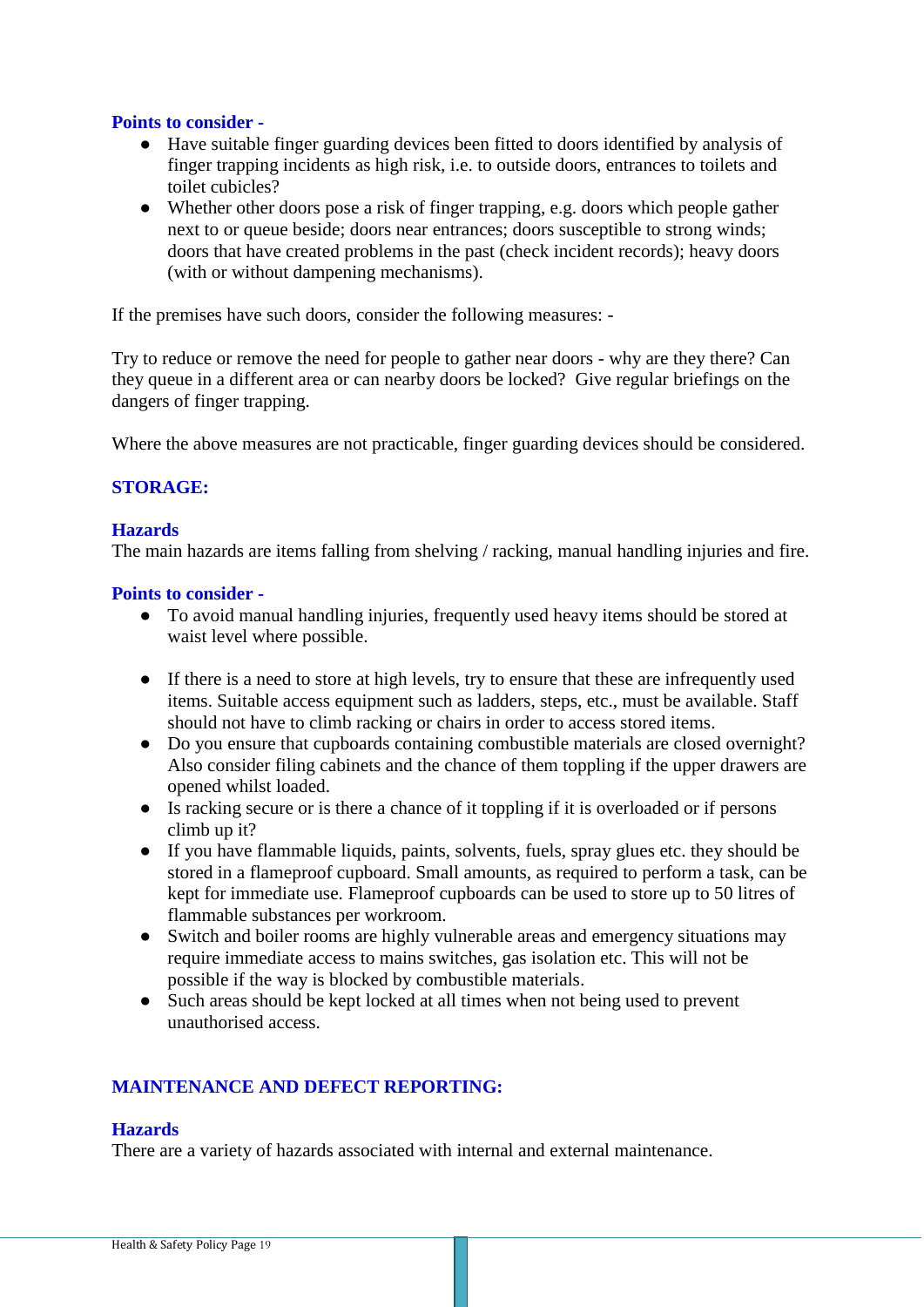## **Points to consider -**

- Is there a satisfactory system for reporting defects? Do staff and children know to whom defects should be reported?
- Do all staff follow the arrangements, including freelance staff or new employees? Do you have an adequate induction briefing routine? Unreported obvious defects which you notice around the premises are a good indication that the system is not working.
- Is there a method for chasing up reported defects? Is there a defect log? This is essential to avoid duplication of reports and to follow up on defects which have not been addressed. All establishments should have a defect log.
- Are there mature trees on or adjacent to the site which could be a hazard if all or part of the tree were to fall? If so, arrange for regular annual inspection of trees by a competent person. Consultation and discussion with neighbours may be required. Advice should be sought from a grounds maintenance contractor, e.g. Grounds Development Advisory Service.

# **ACCESS / EGRESS:**

## **Hazards**

The main hazards are slips, trips and falls from or on entrance steps or ramps, paths etc and potential to dangerous areas. Blocked exits can also be a hazard when the building needs to be evacuated in an emergency.

## **Points to consider -**

- Do entrances create a risk in icy conditions? Are there arrangements to clear paths, steps etc?
- Regular checks should ensure that exits are kept clear of obstructions such as equipment, coats and rubbish sacks.
- Whether children and visitors are prevented from accessing dangerous areas such as roofs, roof voids, cellars, boiler and switch rooms, chemical stores, caretaker / cleaner's cupboards etc.

# **VEHICLES:**

## **Hazards**

The main hazards are contact between cars, lorries, buses and students, staff or other persons and improper use of minibuses.

## **Points to consider -**

- Are there adequate arrangements inside the boundary of the premises to control risks in external parking areas, bus dropping off points and areas where parents / visitors leave and collect students? Is there adequate segregation between people and vehicles, particularly at the start and finish of the day?
- If there are problems with traffic congestion and traffic management in external areas close to the establishment which give significant cause for concern. Management should contact the Planning and Transportation Department of the local authority.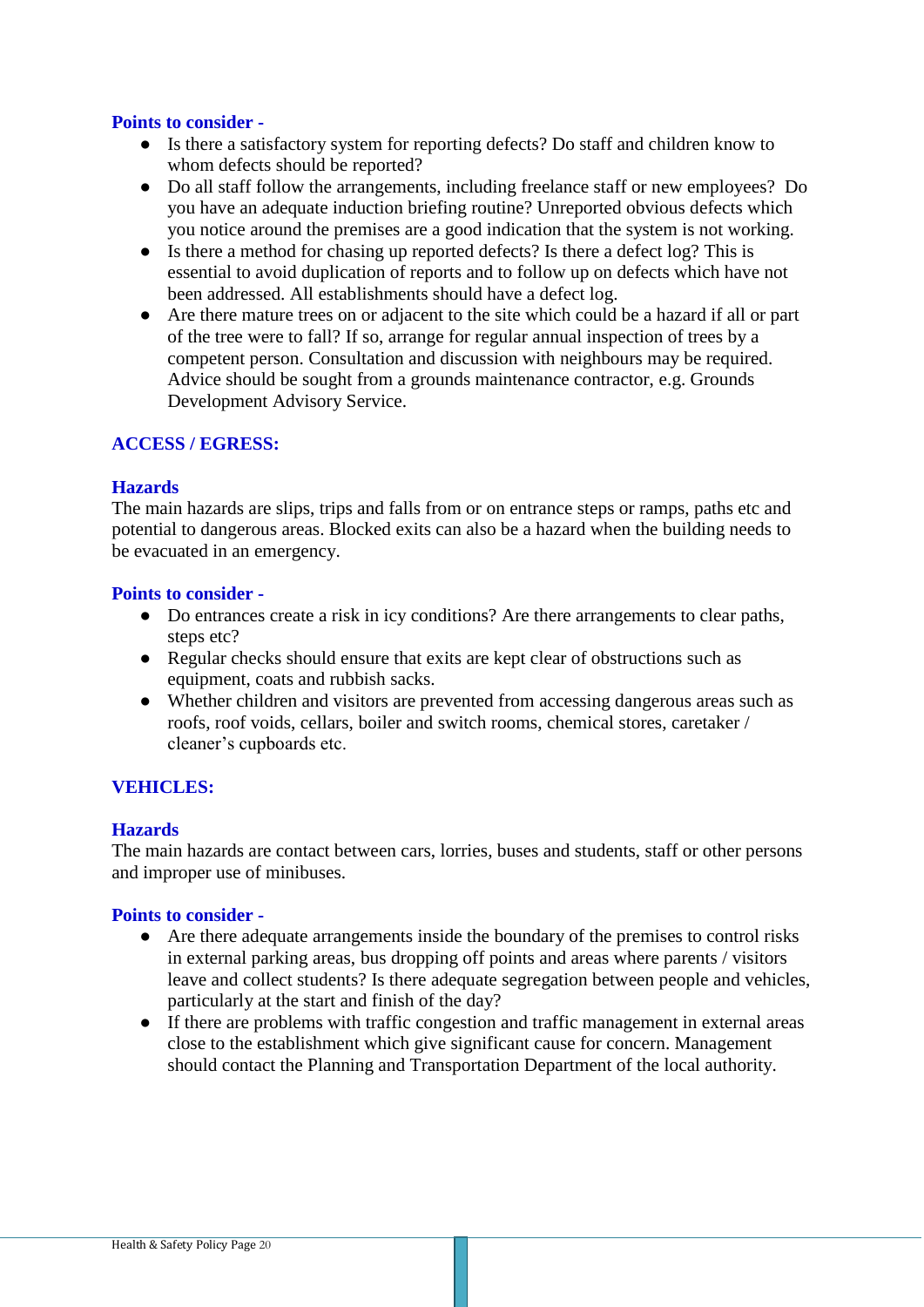# **CONTRACTORS / VISITORS:**

## **Hazards**

The presence of contractors, particularly those carrying out building work, can result in a wide range of hazards being present. Machinery, access equipment, overhead work, hot works, power tools, contractor vehicle access, noise, dusts, paints, solvents etc. are all potentially hazardous to children, staff and visitors on site.

Unidentified persons gaining access to the premises are an obvious potential hazard. In ticking Yes to this question you should be confident that the procedures for managing contractors are in place and operating effectively.

Detailed guidance on management and control of contractors is contained in the Health and Safety Manual.

Guidance on controlling visitor access and ensuring general site security is contained in the Health and Safety Manual – Violence at Work.

## **HYPODERMIC SYRINGES, NEEDLES AND LANCETS:**

#### **Hazards**

Discarded hypodermic syringes, needles and lancets are found on some premises and may cause needlestick injuries, i.e. a skin puncture caused by a hypodermic needle. Needlestick injuries can transfer Hepatitis, HIV and Tetanus viruses.

#### **Points to consider -**

● If discarded syringes, needles or lancets have been found on a regular basis in the location.

Contact your local Community Policing Officer for advice on possible preventative action.

## **MANAGING MEDICINES:**

#### **Hazards**

The main hazards are students being given the wrong medication and insecure storage of medicines.

#### **Points to consider -**

Staff must not take part in the administration of medication. Written consent is required to supervise the taking of medication or medical procedures.

## **EDUCATIONAL VISITS:**

#### **Hazards**

The hazards associated with visits and trips are numerous and will depend on factors such as place visited, number of persons involved, method of travel and activities undertaken.

The organisation will follow guidance on Educational Visits and Journeys from the Department of Education.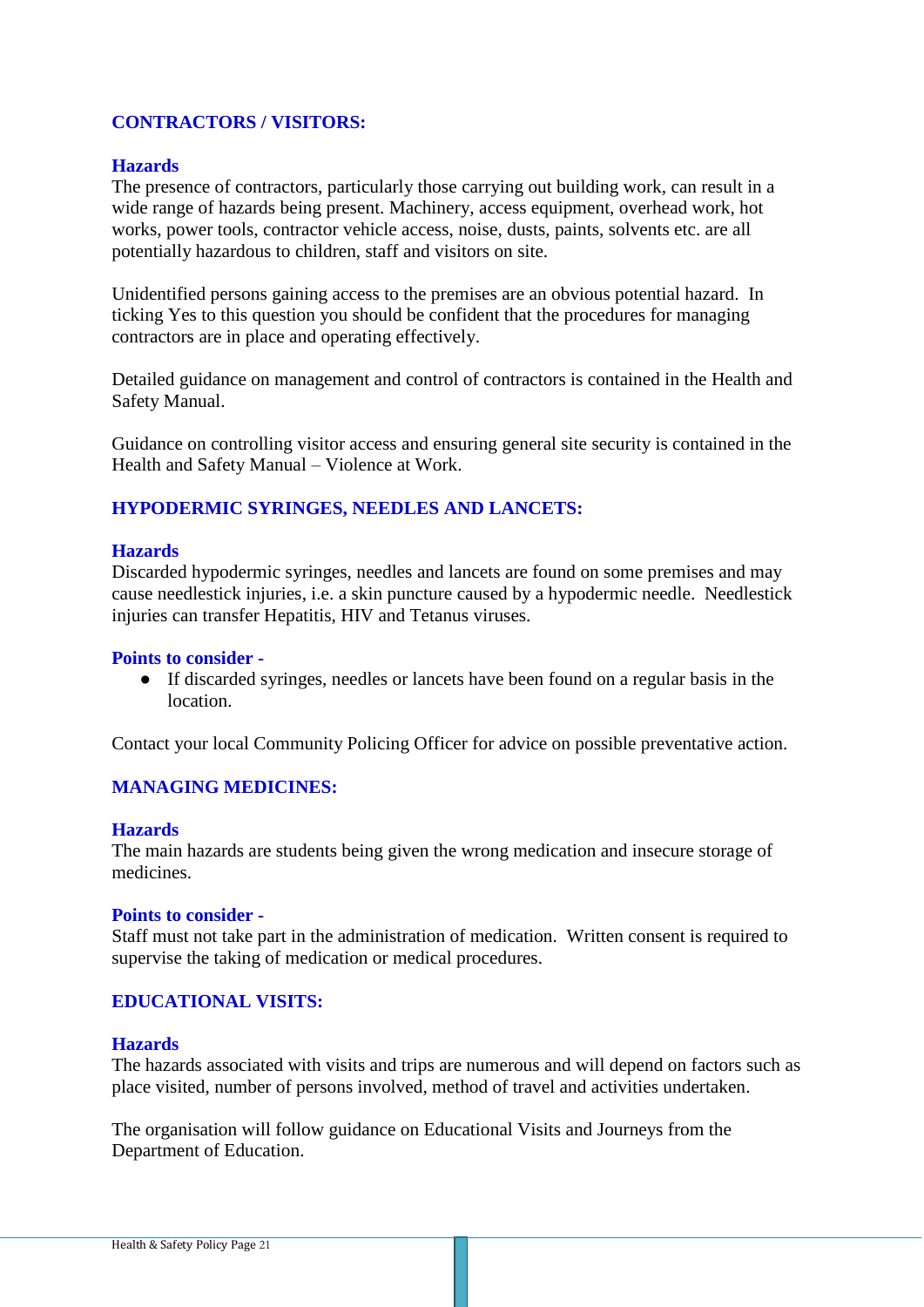# **OUT OF HOURS USE – LETTINGS AND UNAUTHORISED ACCESS:**

## **Hazards**

The main hazards of authorised lettings of the premises are lack of familiarity with emergency procedures, possible misuse of facilities and equipment provided and securing the premises at the end of the letting period.

Unauthorised access to premises out of hours carries the risk of vandalism, theft, arson and potential violence to staff working at night.

## **Points to consider -**

- Responsible persons in charge of groups who use the premises must be given adequate information to make them aware of their responsibilities. This should form part of the hiring or letting agreement documentation. They must also be told about the arrangements for emergencies such as fire or first aid. Areas to which they are not permitted should be kept locked.
- Premises and equipment which have been used by external groups should be checked as soon as is practicable after the let to ensure there is no damage and that the equipment is safe to be used.
- Whether or not basic control measures to maintain site security are in place, e.g. securing doors, windows, perimeter fencing, external lighting, intruder alarms etc. at the end of the let.

## **LONE WORKING:**

## **Hazards**

Lone working is not a hazardous activity in itself, but employees are at increased risk if something does go wrong.

#### **Point to consider -**

• Whether any employees ever work alone, e.g. on home visits to clients, at night or at weekends, at the beginning and end of the working day, or in isolated areas, e.g. external / internal store room.

In ticking Yes to this question you should be confident that the procedures and control measures contained in the Health and Safety Manual – Lone Working - are in place and operating effectively.

## **STRESS:**

#### **Hazards**

Employees whose general well being is adversely affected by stress exhibit a wide range of symptoms which can have a significant impact on their abilities to carry out their work safely and effectively.

#### **To consider -**

• Whether any members of staff could be suffering from work related stress.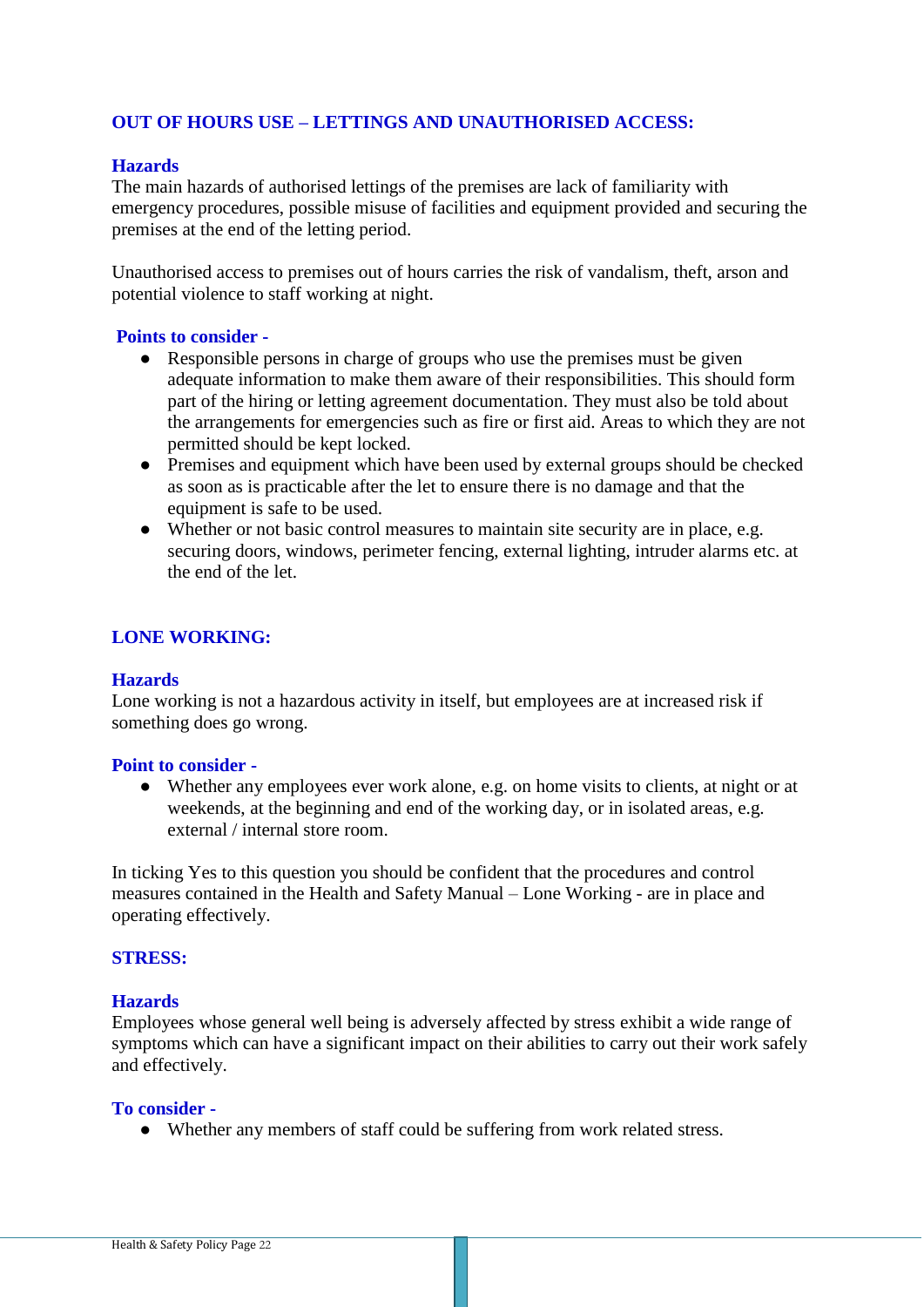# **MATERNITY:**

Legislation requires a specific assessment to be made to take account of the risks to pregnant women and new mothers.

## **Introduction**

This document contains standards and guidance on maternity risk assessment. It is the responsibility of managers to ensure that risks to new and expectant mothers are managed in areas under their control. See the HSE's microsite on health and safety for new and expectant mothers.

## **Definitions**

Pregnancy should not be regarded as ill health. It is part of everyday life and its health and safety implications can be adequately addressed using this procedure.

A new and expectant mother is an employee who has notified the employer in writing that she is pregnant, has given birth in the last six months, or is breast-feeding.

For the purpose of this guidance maternity means the pregnancy, the six months after giving birth and the breastfeeding period.

A hazard means anything that can cause harm e.g. manual handling.

A risk is the chance, high or low, that someone will be harmed by the hazard. e.g. back injury caused by manual handling.

Controls are the means by which risks to health and safety are controlled or reduced, e.g. by substituting a chemical with a less hazardous one, altering the way an activity is carried out, following a written procedure, providing training or information, using personal protective equipment, etc.

The risk assessment process provides a structured way to identify actions needed to control health and safety risks relating specifically to new and expectant mothers.

#### **Manager's Checklist**

The checklist below identifies key actions involved in controlling the health and safety risks to new and expectant mothers. Further information about each of these issues in the checklist is contained in this document.

1. Have you been notified by an employee that they are pregnant, have recently given birth or are breast-feeding?

2. Have you carried out a risk assessment with the employee concerned and recorded it using the Maternity Risk Assessment Form?

3. Have you considered new and expectant mothers who work at night?

4. Have you considered the risks to the employee if she is breast-feeding?

5. Have any additional control measures been put in place as a result of carrying out the risk assessment?

6. Is further action necessary to adequately control risks to the employee?

7. Have you arranged suitable periods of time to review the assessment as the maternity progresses?

## **When an Employee Notifies you that she is Pregnant**

When an employee notifies you in writing that she is pregnant, has given birth in the previous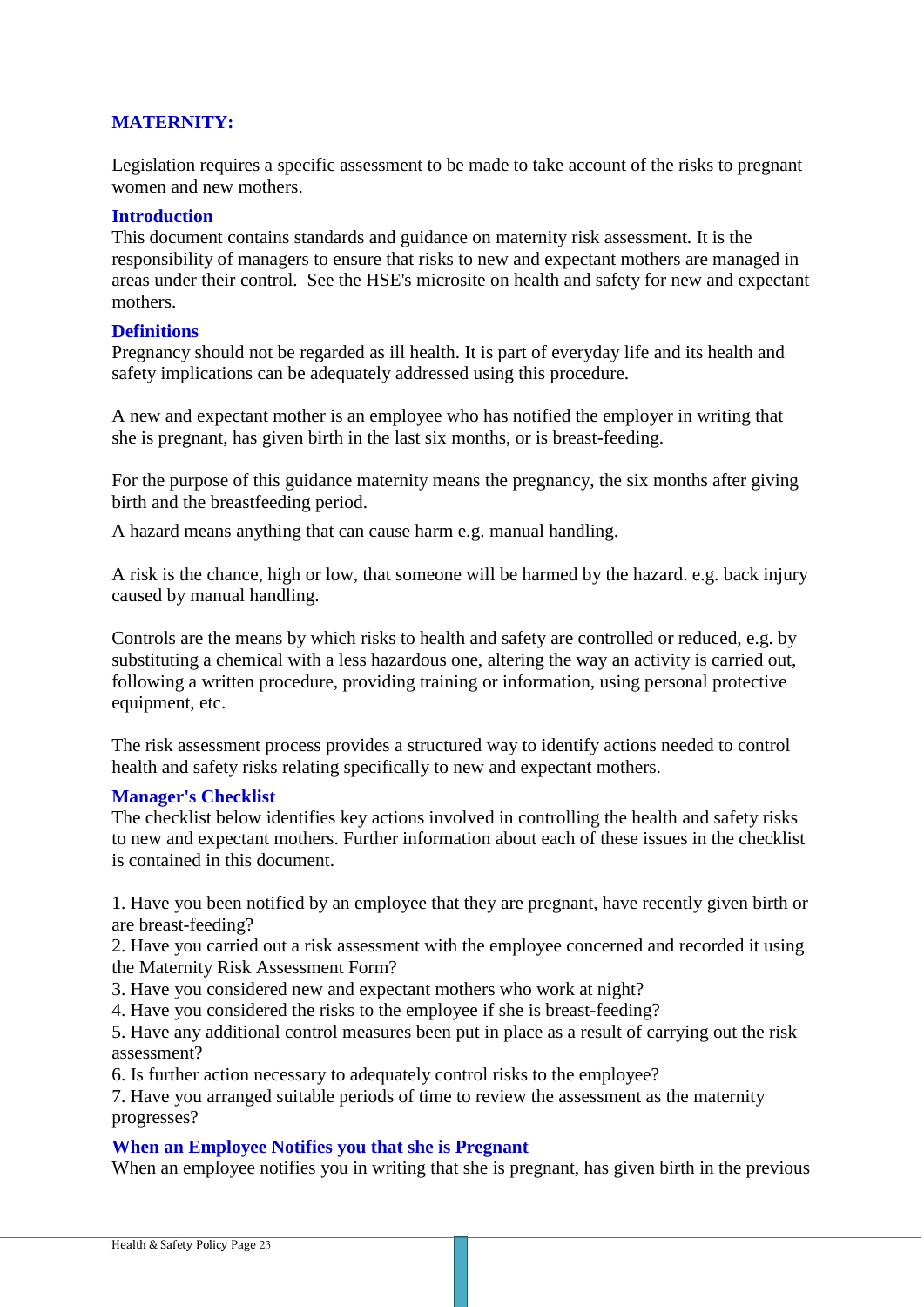six months, or is breastfeeding, you should carry out a specific risk assessment. You should ensure that you take any advice provided by the woman's health professional into account in the risk assessment process. You may request confirmation of the pregnancy by means of a certificate (MAT B1) from a registered medical practitioner or a registered midwife. Please contact a member of Senior Mangement for advice on production of written confirmation.

It is good practice to carry out a maternity risk assessment if you are notified by an employee who may be pregnant but it is too early to confirm the pregnancy in writing.

## **Who should Carry out a Risk Assessment and Confidentiality**

Managers are responsible for ensuring that risk assessments are carried out and reviewed. Therefore Managers can either carry out risk assessments themselves or delegate this task to individuals within their area. If Managers delegate the task of carrying out risk assessments, they must ensure that whoever carries out the assessment on their behalf takes all reasonable care when carrying out the assessment.

The risk assessment should be carried out with the employee that the assessment is for. The Manager and Assessor must ensure that a woman's pregnancy is not made known without consent).

## **Carrying Out and Recording a Maternity Risk Assessment**

A Maternity Risk Assessment Form should be used. Summary details are:

- The first column includes a list of hazards which may apply to the work.

- You should identify whether they do apply in the second column.

- The third column provides information about suggested controls, which can be adopted as appropriate to the work.

- Any required controls should be detailed in the fourth column.

You should consider whether these controls affect others i.e., employees, visitors. You may need to review other risk assessments to reflect these changes for the period of time they are in place.

## **What Other Actions can you Take?**

If there is still a genuine concern about the level of remaining risk it may be necessary to take the following steps:

- Temporarily adjust her working conditions and / or hours of work.

- If it is not reasonable to do so, or would not avoid the risk, offer her suitable alternative work (at the same rate of pay) if available.

- If that is not feasible, you must suspend her from work on paid leave for as long as necessary to protect the health and safety of her and her child.

Contact the Chairman, David Campbell when these actions may be necessary. If you are unsure about the risk(s) you should contact the Departmental Health and Safety Adviser for further advice and assistance.

## **When to Review a Maternity Risk Assessment**

You will need to keep your risk assessments for the employee concerned under review and agree dates for review with them. Although hazards are likely to remain constant, the risk of damage to the mother and unborn child will vary at different stages of pregnancy. Dexterity,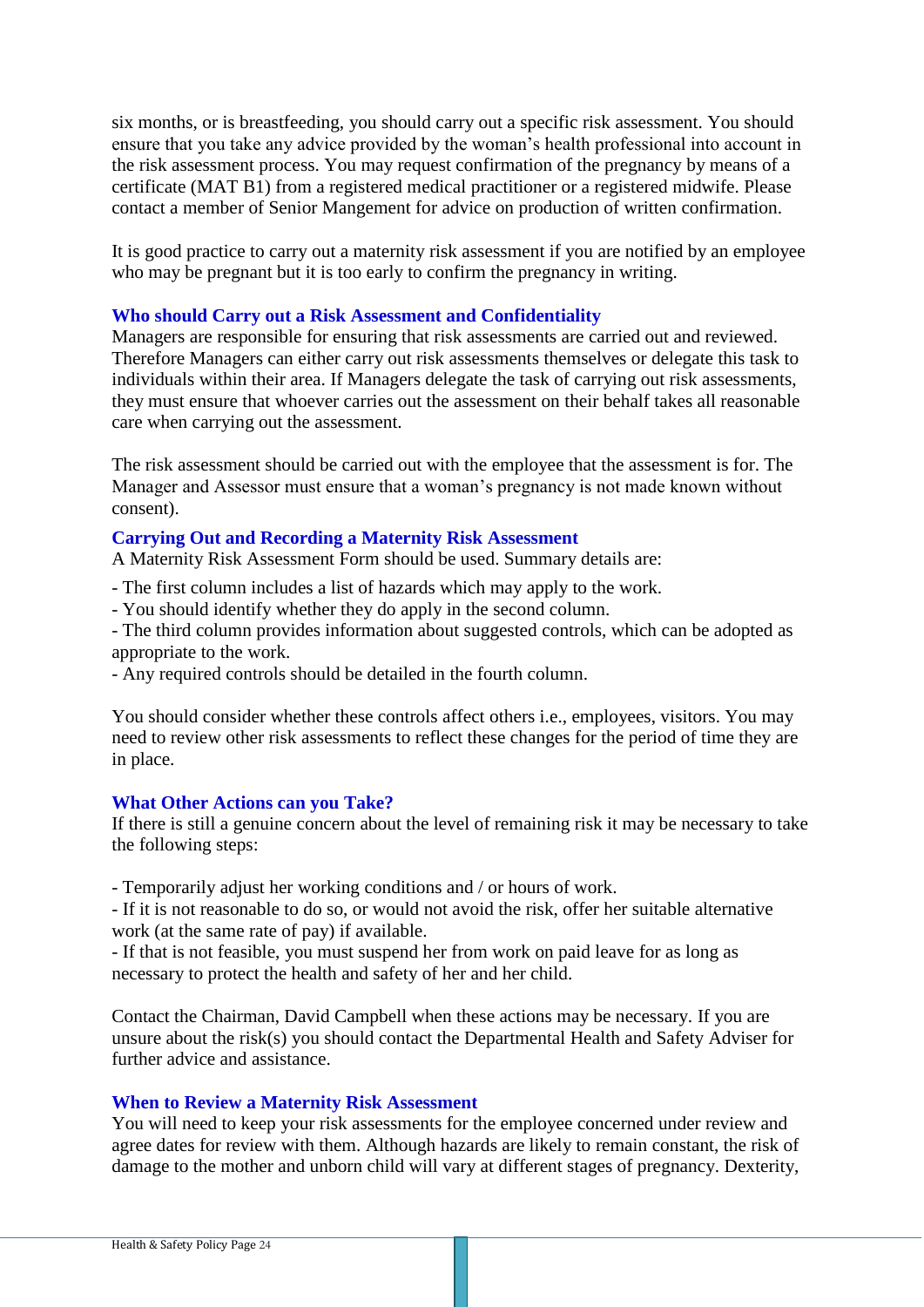agility, co-ordination, speed of movement and reach may be impaired because of increasing size.

Use the review column in the maternity risk assessment form to identify review dates as the maternity period progresses. You may need to complete a new risk assessment or amend the existing one as necessary.

## **Nightwork**

You need to give special consideration to new and expectant mothers who work at night. If an employee has a medical certificate stating that night work could affect their health and safety, you must either:

- Offer her suitable alternative daytime work, if any is available, or if that is not reasonable, - Suspend her from work, on paid leave, for as long as is necessary to protect her health and safety and that of her child.

Contact Chairman, David Campbell when these actions may be necessary.

## **Breast Feeding**

There are other risks to consider for workers who are breastfeeding. You will need to ensure, on receiving written notification that a worker is breastfeeding, that she is not exposed to risks that could damage her health and safety and that of her child for as long as she continues to breastfeed.

Where workers continue to breastfeed for many months you will need to review the risks regularly. The maternity risk assessment form should be used for this. Additional aspects / work issues relating to this can be detailed in the risk assessment under 'other aspects of the pregnancy which may be affected by work'.

It is good practice to provide a healthy and safe environment for nursing mothers to express and store milk. This could be included in the suitable resting facilities you must provide for pregnant and breast feeding mothers. These issues should always be discussed with the employee.

#### **Maternity Rights**

Please contact Children's Services HR for information on maternity rights.

# **MANUAL HANDLING:**

## **Hazards**

Manual handling is a hazard in itself. The law requires that, where practicable, manual handling should be avoided or mechanised by the use of trolleys, barrows, etc. If this cannot be achieved then an assessment is required.

In ticking Yes to this question you should be confident that the procedures and control measures contained in section 5 of the Health and Safety Manual - Manual Handling Activities - are in place and operating effectively.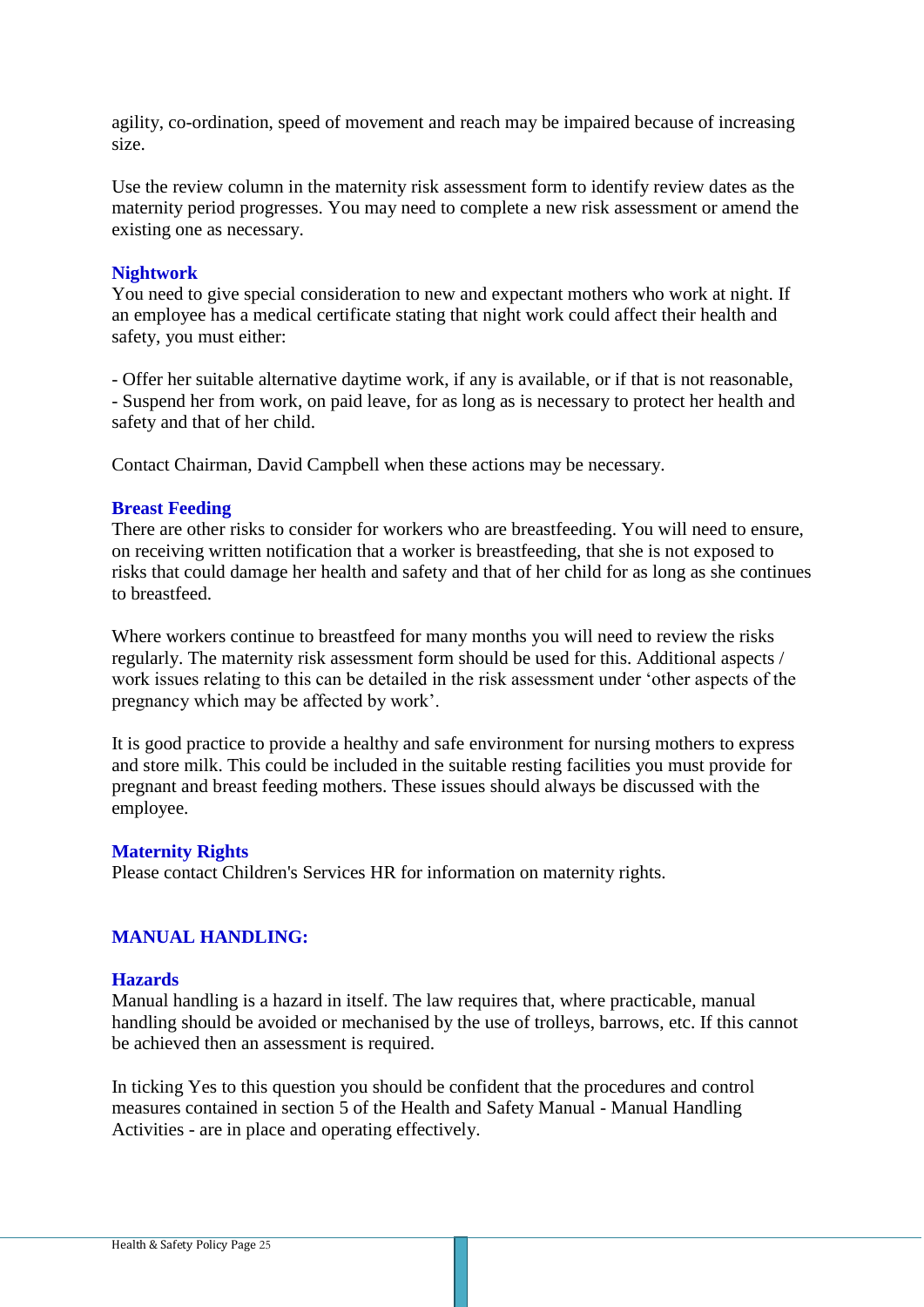# **COMPUTERS AND WORKSTATIONS:**

## **Hazards**

Computer and laptop use can be associated with a range of symptoms linked to workstation set up and posture. There is also the potential for adverse health effects such as musculoskeletal injuries and conditions and fatigue.

In ticking Yes to this question you should be confident that the procedures and control measures contained in the Health and Safety Manual – Computer and Workstation Safety are in place and operating effectively.

## **HAZARDOUS SUBSTANCES:**

## **Hazards**

Hazardous substances are those which could cause health problems through inhalation, ingestion or absorption through the skin. Mainly this means substances with marking attached such as *irritant, harmful, toxic, very toxic, corrosive,* etc., for example, chemicals, solvents, gases, dusts, oven cleaners, etc.

Staff should be familiar with the relevant Codes of Practice for their area or subject which contain COSHH assessment sheets for all substances and products commonly used in organisation facilitating relevant activities.

In ticking Yes to this question you should be confident that the procedures and control measures outlined in the relevant documents are in place and operating effectively.

General guidance and procedures for the control of hazardous substances is contained in the Health and Safety Manual.

## **VIOLENCE:**

#### **Hazards**

There may be obvious potential adverse effects on staff who have been abused, threatened or assaulted in the course of their work.

In ticking Yes to this question you should be confident that the procedures and control measures outlined in the Health and Safety Manual - Violence at Work - are in place and operating effectively.

#### **WORK EQUIPMENT:**

#### **Hazards**

There are many hazards associated with work equipment which needs to be suitably maintained and, where necessary, inspected. Work equipment commonly used in schools  $\&$ colleges ranges from specialist equipment in Science, Design & Technology, Art, PE, Swimming and Drama to general work equipment such as computers, photocopiers, lifting gear and outdoor play equipment.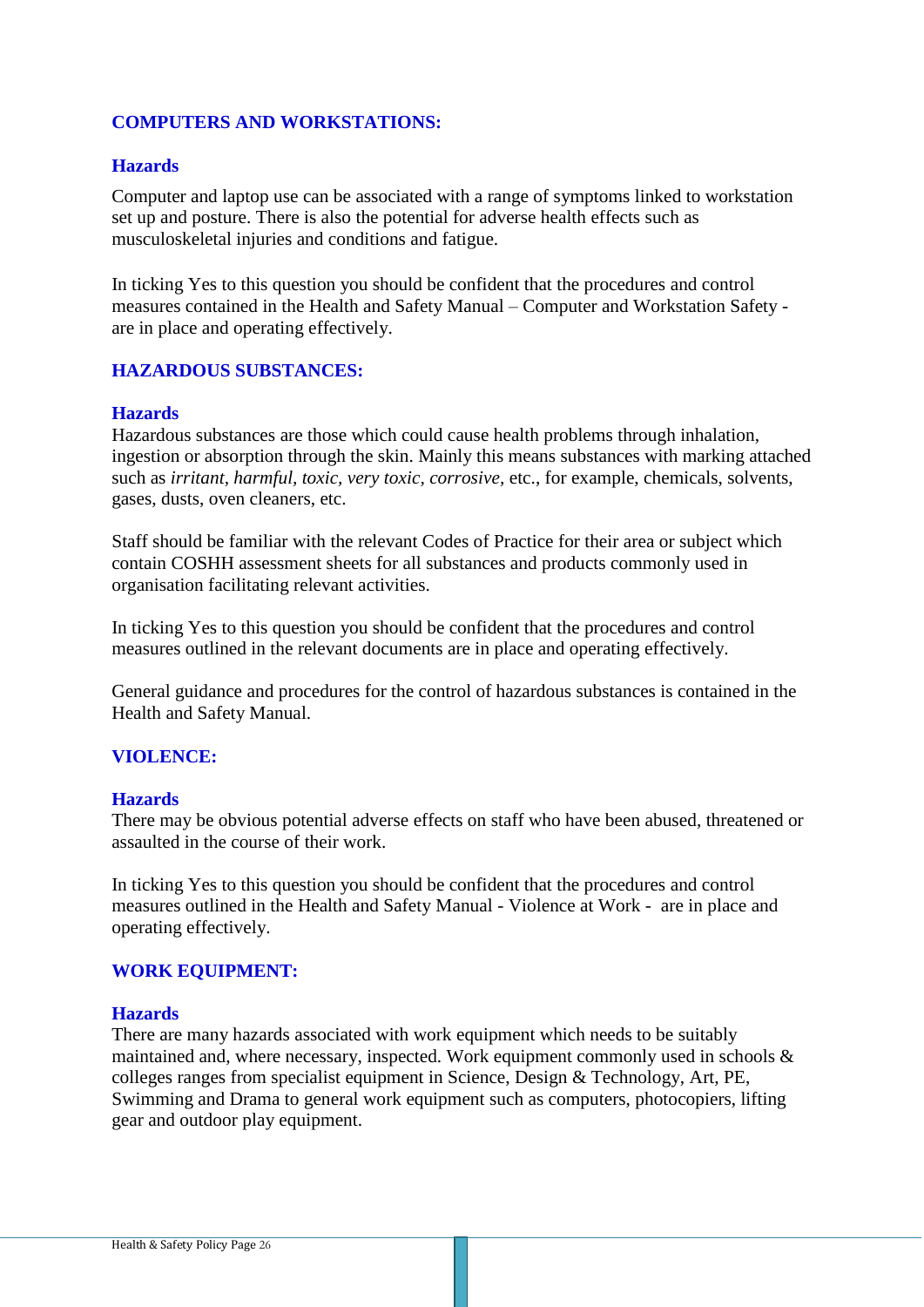In ticking Yes to this question, you should be confident that the procedures for maintenance, inspection and testing of work equipment contained in the Health and Safety Manual – Selection and Maintenance of Work Equipment - or in the relevant Codes of Practice for the curriculum subject, are in place and operating effectively.

# **ELECTRICAL EQUIPMENT**

## **Hazards**

The main hazards are electrocution, explosion and fire caused by bare conductors, overloading sockets, poorly maintained equipment etc.

In ticking Yes to this question, you should be confident that the procedures for ensuring general electrical safety contained in the Health and Safety Manual - Electrical Safety - are in place and operating effectively. This includes fault action, maintenance of fixed electrical installations, maintenance of portable electrical appliances and safe use of extension leads.

# **WORKING AT HEIGHT:**

## **Hazards**

The main hazards are falling from a height or dropping items from a height.

In ticking Yes to this question, you should be confident that the procedures for safe use of ladders etc. contained in the Health and Safety Manual

## **YOUNG PEOPLE AT WORK:**

The law requires that risks to young people aged under 18 must be assessed before they are employed or begin a work placement. Guidance is contained in the Health and Safety Manual.

## **GENERAL RISK ASSESSMENTS USING HEALTH AND SAFETY CODES OF PRACTICE:**

Codes of Practice containing generic risk assessments for more hazardous activities occurring must be completed.

Staff should use the correct documentation to complete general risk assessments for the curriculum subject or area of work concerned.

#### **MISCELLANEOUS**

This Risk Assessment Checklist is comprehensive but is not exhaustive. If there are other areas of risk you feel have not been covered, this section can be used to create your own questions.

The following general principles should be followed when carrying out a risk assessment of any activity not covered by the general risk assessment process or the Codes of Practice mentioned above: -

● Look for the hazards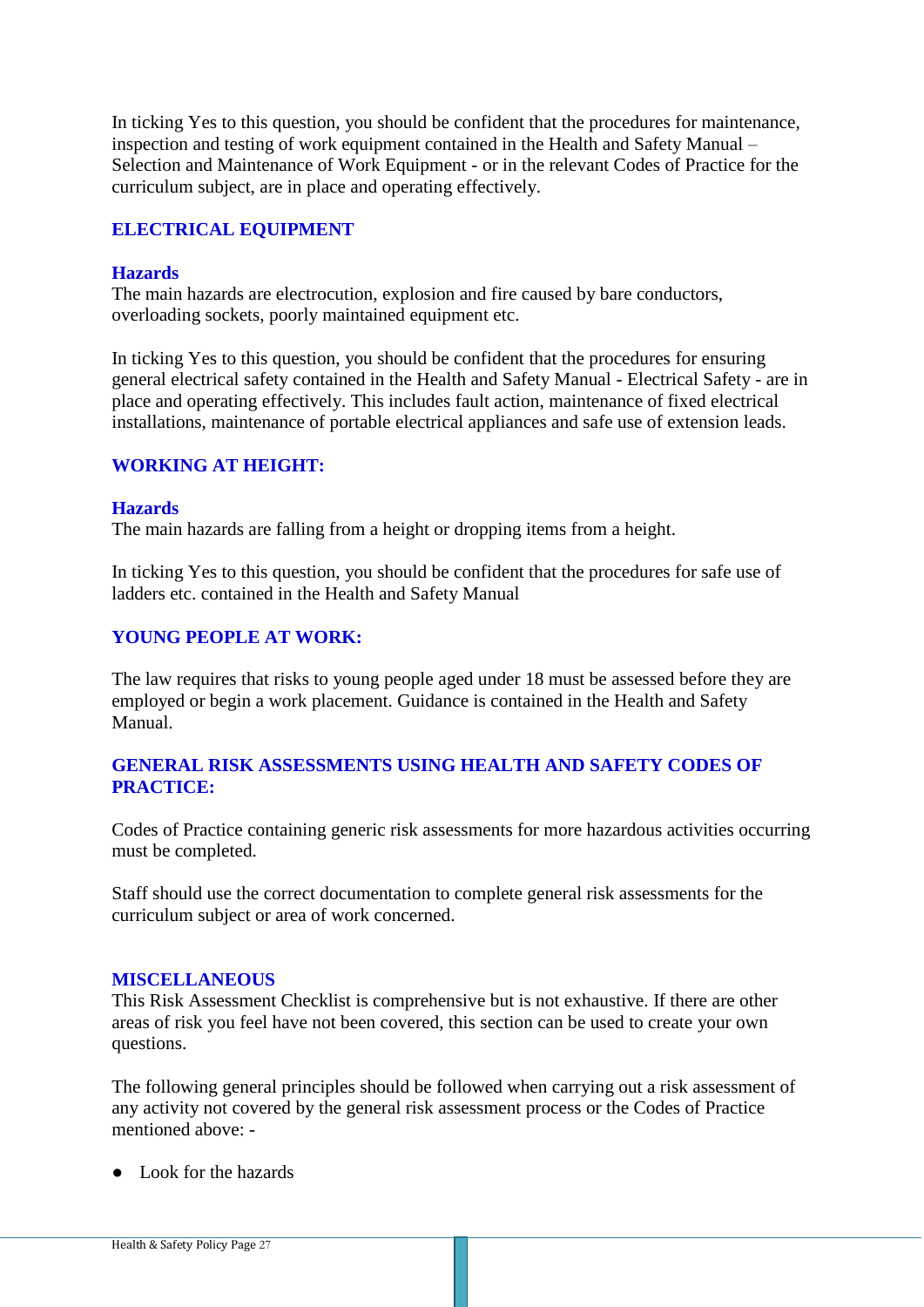- Decide who might be harmed and how
- Evaluate the risks and decide whether the existing precautions are adequate or whether more should be done
- Record your significant findings
- Review your assessment and revise if necessary

### **GENERAL RISK ASSESSMENT ACTION PLAN**

Once you have completed the above checklist you will need to collate the actions required using the reference numbers as a guide.

Decide on a realistic target date for the completion of the action and decide who will be responsible for completing the task.

Identify a date to indicate when the task has been completed satisfactorily. Once an action has been identified it is the responsibility of the Chairman, Senior Director of Coaching or other Manager to ensure that the recommended action is taken.

## **Procedure for Completing Manual Handling Assessments**

Where this general assessment indicates the possibility of risks to employees from the manual handling of loads, the requirement of the 'Manual Handling Operations Regulations 1992' should be followed.

These regulations establish a clear hierarchy of measures. The employer should:

- Avoid the need for hazardous manual handling operations so far as is reasonably practicable. This may be done by redesigning the task to avoid moving the load or by automating or mechanising the process.
- Make a suitable and sufficient assessment of any manual handling operations that cannot be avoided.
- Reduce the risk of injury from those operations so far as is reasonably practicable. Particular consideration should be given to the provision of mechanical assistance but where this is not reasonably practicable then other improvements to the task. The load and the working environment should be considered.

## **Employee Duties**

#### **Employees have duties too**

- Follow appropriate systems of work laid down for their safety.
- Make proper use of equipment provided for their safety.
- Co-operate with their employers to enable them to comply with their health and safety duties.
- Inform the employer if they identify hazardous handling activities.
- Take care to ensure that their activities do not put others at risk.

The Manual Handling Operations Regulations 1992 do not set specific requirements such as weight limits. Instead numerical guidelines are offered, see below, which can act as an initial filter, helping to identify those manual-handling operations which warrant a more detailed examination. The guidelines are not a safe limit for lifting, but work outside the guidelines is likely to increase the risk of injury. There is no threshold below which manual handling operations may be regarded as 'safe'. Even operations lying within the boundary mapped out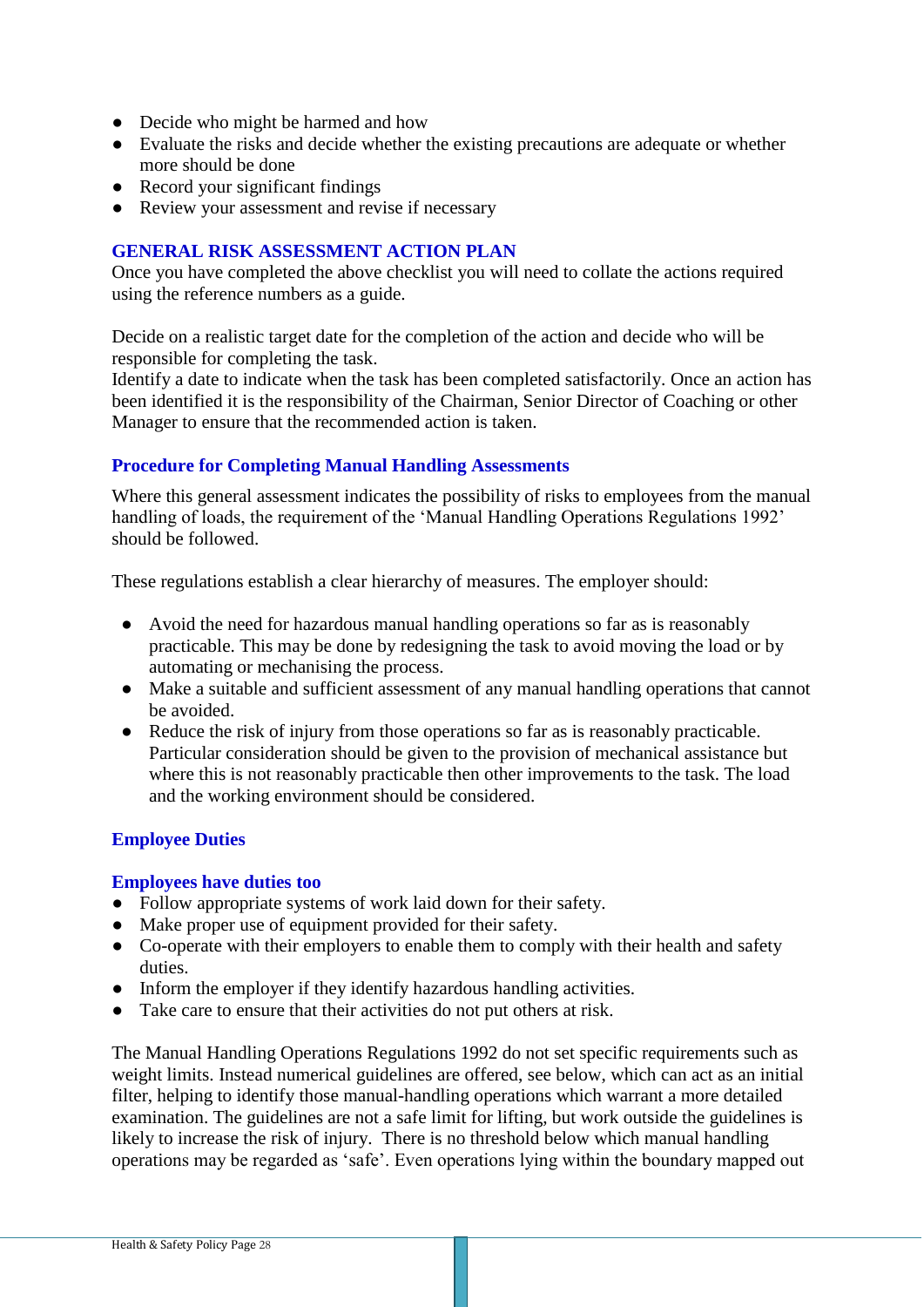by the guidelines should be avoided or made less demanding wherever it is reasonably practicable to do so.

First consult the Manual Handling flow chart to determine if the regulations apply. If they do, complete the Manual Handling Assessment Checklist.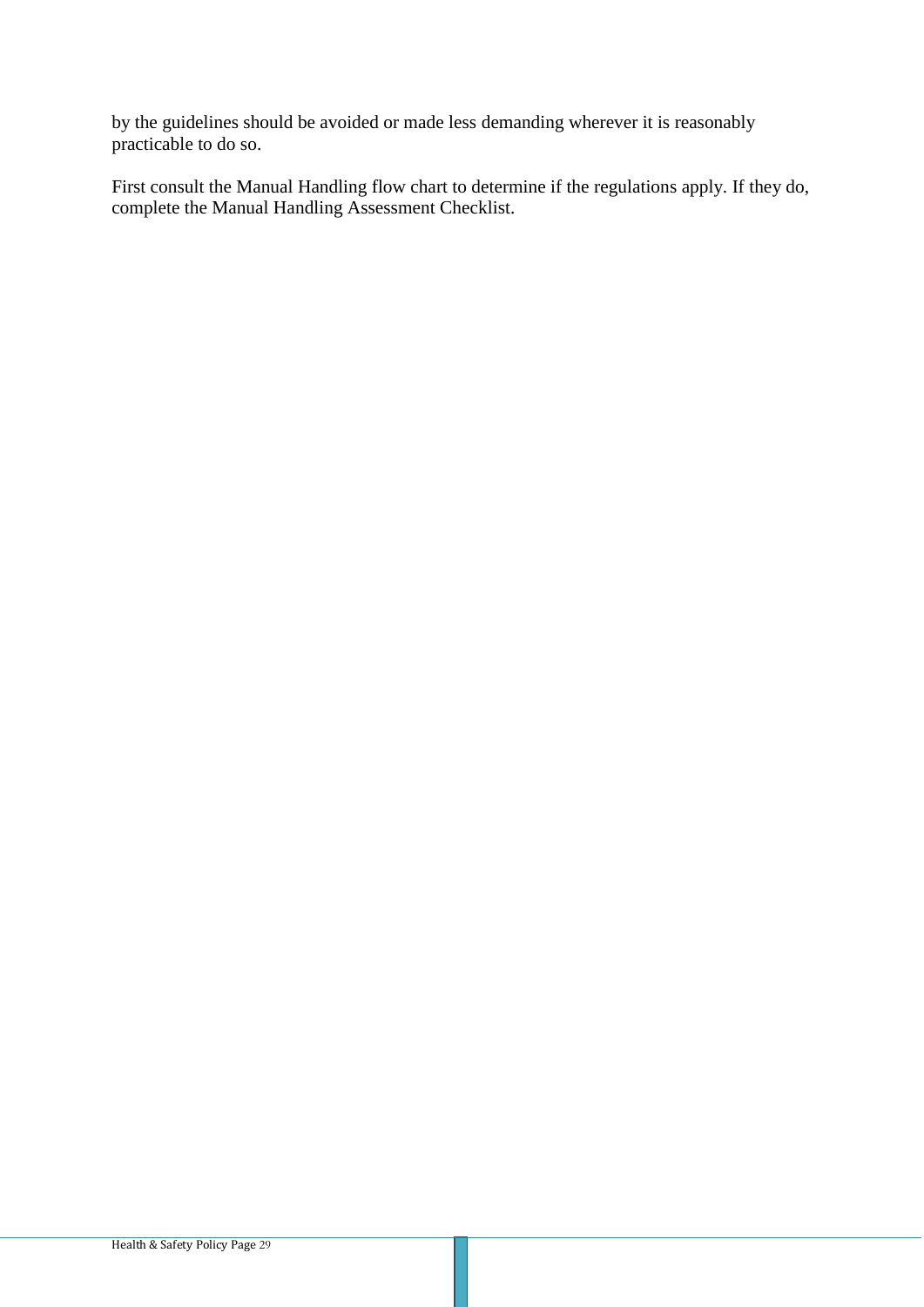# **Information Source HSE**

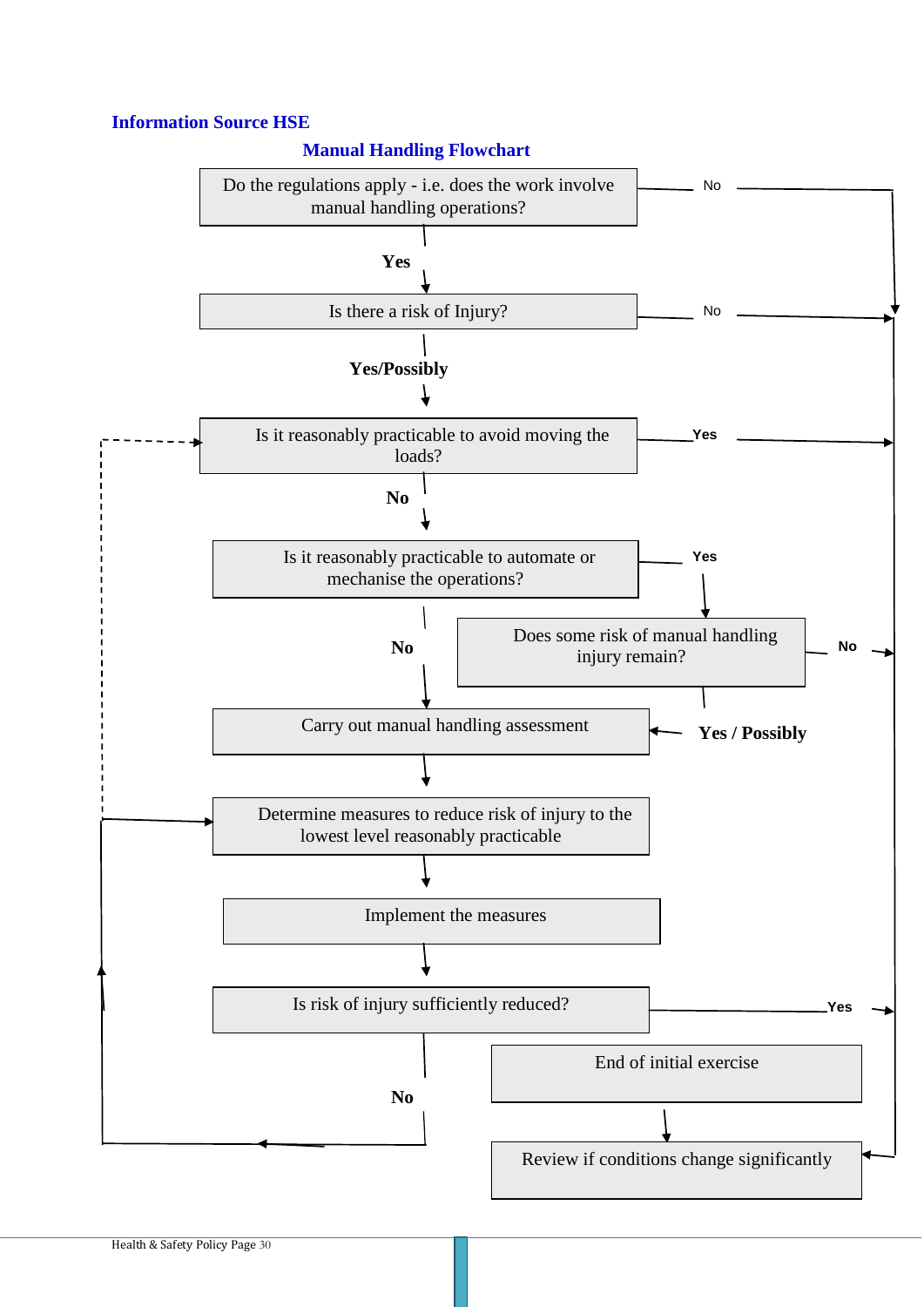# **MANUAL HANDLING CHECKLIST**

This checklist will remind you of the main points to think about while you:

- a) Consider the risk of injury from manual handling operations
- b) Identify steps that can remove or reduce the risk
- c) Decide your priorities for action.

| <b>SUMMARY OF ASSESSMENT</b>                                                                                                                                                                                        |                            |  |  |  |  |  |  |  |  |
|---------------------------------------------------------------------------------------------------------------------------------------------------------------------------------------------------------------------|----------------------------|--|--|--|--|--|--|--|--|
| <b>OVERALL PRIORITY FOR REMEDIAL ACTION: NIL/LOW/MED/HIGH</b>                                                                                                                                                       |                            |  |  |  |  |  |  |  |  |
| Operations covered by this assessment                                                                                                                                                                               |                            |  |  |  |  |  |  |  |  |
|                                                                                                                                                                                                                     |                            |  |  |  |  |  |  |  |  |
|                                                                                                                                                                                                                     |                            |  |  |  |  |  |  |  |  |
| Section $A$ - Preliminary                                                                                                                                                                                           |                            |  |  |  |  |  |  |  |  |
| Yes<br>No<br>Q1. Do the operations involve a significant risk of injury?<br>If yes go to Q2. If no, the assessment need go no further.<br>If in doubt answer yes. You may find the guidelines at appendix 1 useful. |                            |  |  |  |  |  |  |  |  |
| Q2. Can the operations be avoided / mechanised / automated at reasonable cost? Yes<br>No<br>If no go to Q3. If yes complete section D, proceed and check by reassessment that the result is satisfactory.           |                            |  |  |  |  |  |  |  |  |
| Q3. What weight is involved?                                                                                                                                                                                        |                            |  |  |  |  |  |  |  |  |
| Q4. Frequency of operation?                                                                                                                                                                                         |                            |  |  |  |  |  |  |  |  |
|                                                                                                                                                                                                                     |                            |  |  |  |  |  |  |  |  |
| Q5. Is the operation carried out by Males?<br>Q6. Does it involve twisting?<br>Yes                                                                                                                                  | Females?<br>No             |  |  |  |  |  |  |  |  |
| (Consult the guidelines before answering the next question).                                                                                                                                                        |                            |  |  |  |  |  |  |  |  |
| Q7. After allowing for posture, frequency etc, what is the relevant guideline weights for this operation?                                                                                                           |                            |  |  |  |  |  |  |  |  |
| Males?                                                                                                                                                                                                              | Females?                   |  |  |  |  |  |  |  |  |
| Q8. What is the weight handled as a percentage of the guideline? Males?                                                                                                                                             | Females?                   |  |  |  |  |  |  |  |  |
| If 50% or less you may go straight to section C if you wish. Otherwise go to section B.                                                                                                                             |                            |  |  |  |  |  |  |  |  |
| Section C - Overall assessment of risk                                                                                                                                                                              |                            |  |  |  |  |  |  |  |  |
| Q. What is your overall assessment of the risk of injury?<br>If insignificant the assessment need go no further. Otherwise go to section D.                                                                         | Insignificant/Low/Med/High |  |  |  |  |  |  |  |  |
| <b>Section D - Remedial action</b><br>Q. What remedial action should be taken in order of priority?                                                                                                                 |                            |  |  |  |  |  |  |  |  |
|                                                                                                                                                                                                                     |                            |  |  |  |  |  |  |  |  |
| <b>And finally:</b><br>complete the summary above<br>compare it with your other manual handling assessments<br>decide your priorities for action                                                                    |                            |  |  |  |  |  |  |  |  |
|                                                                                                                                                                                                                     |                            |  |  |  |  |  |  |  |  |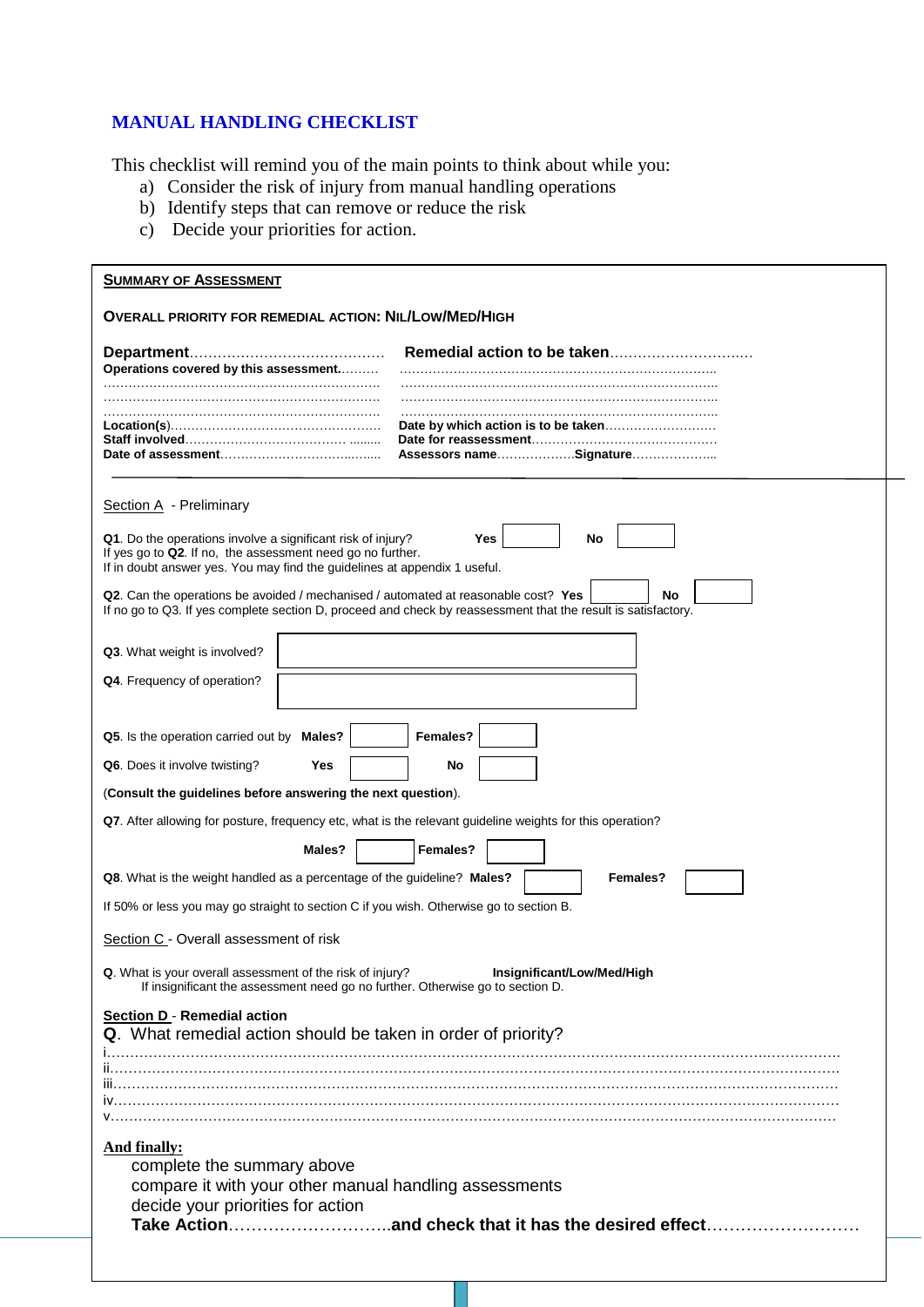# **Section B – More detailed assessment where necessary:**

| Question to consider:<br>(If the answer to a question is 'Yes' place a<br>tick against it and then consider the level of risk)                                                                                                                                                                                                            |     | Level of risk:<br>(Tick as<br>appropriate) |   |   | Ways of reducing the risk of injury:                                                                                                                                                                                                                                                                                     | <b>Possible</b><br>remedial action |
|-------------------------------------------------------------------------------------------------------------------------------------------------------------------------------------------------------------------------------------------------------------------------------------------------------------------------------------------|-----|--------------------------------------------|---|---|--------------------------------------------------------------------------------------------------------------------------------------------------------------------------------------------------------------------------------------------------------------------------------------------------------------------------|------------------------------------|
| The tasks - do they involve:<br>Holding loads away from trunk?<br>Twisting?<br>Stooping?<br>Reaching upwards?<br>Large vertical movement?<br>Long carrying distances?<br>Strenuous pushing or pulling?<br>Unpredictable movement of loads?<br>Repetitive handling?<br>Insufficient rest or recovery?<br>A work-rate imposed by a process? | Yes | T.                                         | M | H | Can you:<br>Improve workplace layout to improve<br>efficiency?<br>Reduce the amount of twisting and stooping?<br>Avoid lifting from floor level or above shoulder<br>height?<br>Reduce carrying distances?<br>Avoid repetitive handling?<br>Vary the work, allowing one set of muscles to<br>rest while another is used? |                                    |
| The loads $-$ are they:<br>Heavy?<br>Bulky / unwieldy?<br>Difficult to grasp?<br>Unstable/unpredictable?<br>Intrinsically harmful (e.g. sharp/hot)                                                                                                                                                                                        |     |                                            |   |   | Can you make the load:<br>Lighter or less bulky?<br>Easier to grasp?<br>More stable?<br>Less damaging to hold?<br>Have you asked your suppliers to help?                                                                                                                                                                 |                                    |
| The working environment $-$ are there:<br>Constraints on posture?<br>Poor floors?<br>Variations in levels?<br>Hot / cold / humid conditions?<br>Strong air movements<br>Poor lighting conditions?                                                                                                                                         |     |                                            |   |   | Can you:<br>Remove obstructions to free movement?<br>Provide better flooring?<br>Avoid steps and steep ramps?<br>Prevent extremes of hot and cold?<br>Improve lighting?<br>Consider less restrictive clothing or personal<br>protective equipment?                                                                       |                                    |
| Individual capability - does the job:<br>Require unusual capability?<br>Hazard those with a health problem?<br>Hazard those who are pregnant?<br>Call for special information/training?                                                                                                                                                   |     |                                            |   |   | Can you:<br>Take better care of those who have a physical<br>weakness or are pregnant?<br>Give your employees more information, e.g.<br>about the range of tasks they are likely to face?<br>Provide training?                                                                                                           |                                    |
| Other factors -                                                                                                                                                                                                                                                                                                                           |     |                                            |   |   |                                                                                                                                                                                                                                                                                                                          |                                    |
| Is movement or posture hindered by clothing or personal<br>protective equipment?                                                                                                                                                                                                                                                          |     |                                            |   |   |                                                                                                                                                                                                                                                                                                                          |                                    |
| Deciding the level of risk will inevitably call for judgement.                                                                                                                                                                                                                                                                            |     |                                            |   |   |                                                                                                                                                                                                                                                                                                                          |                                    |
| The guidelines in Appendix 1 may provide a useful<br>yardstick.                                                                                                                                                                                                                                                                           |     |                                            |   |   |                                                                                                                                                                                                                                                                                                                          |                                    |